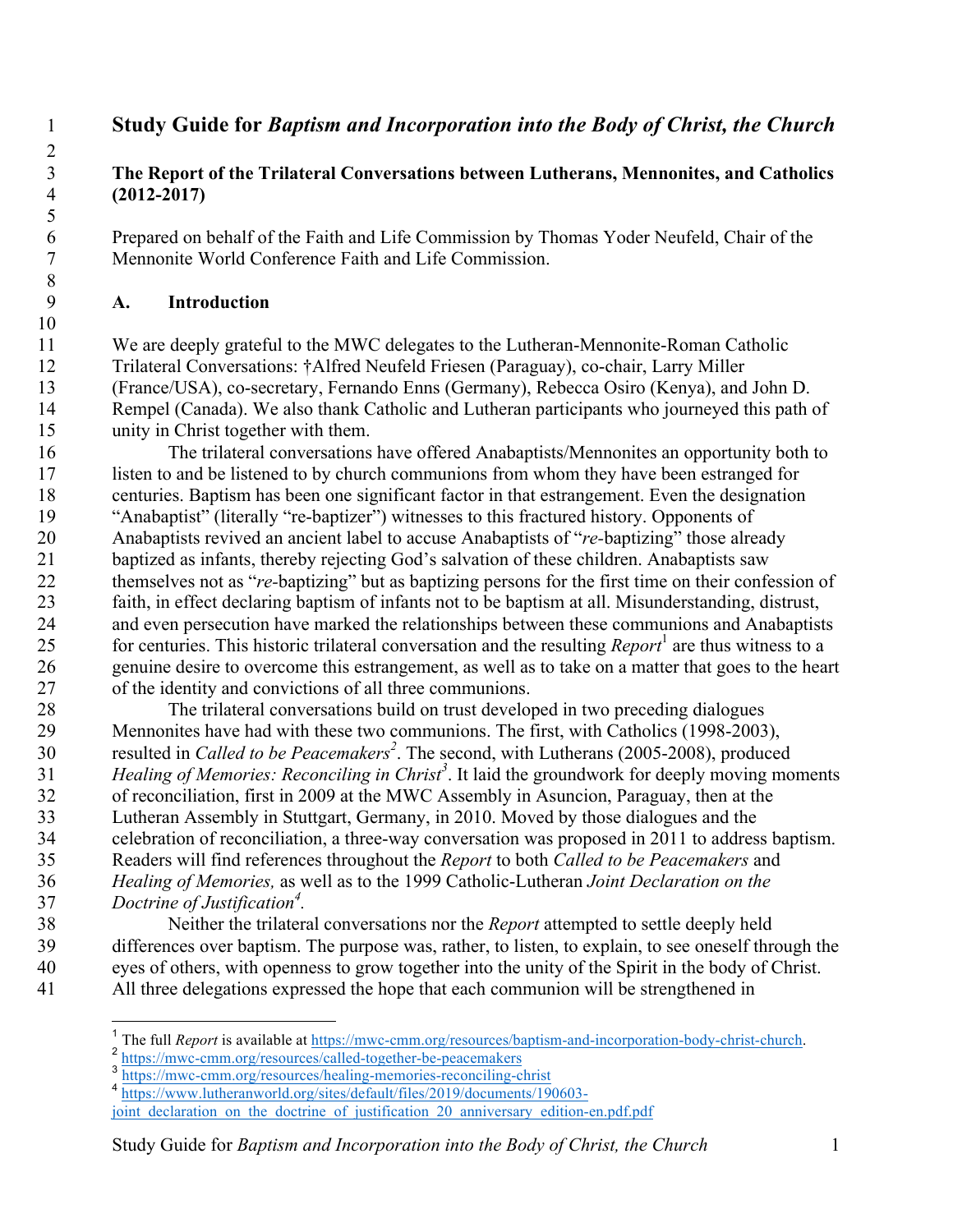faithfulness as it pertains to baptism. At the same time, they wished to remain open to surprises the Spirit might bring to those desiring to walk together in the unity of the Spirit, including openness to the possibility that differences need not only divide, but can enhance and enrich.

 In that spirit that the Faith and Life Commission invites our global Anabaptist family to carefully engage the findings and considerations in this *Report*.

# **B. Purpose of the** *Study Guide*

 

 

 This *Study Guide* is an aid for member churches of the Mennonite World Conference to receive and process the *Report* on the trilateral conversations on baptism. It is *not a replacement* for the rich and carefully worded *Report*, but an aid to deeper consideration of the *Report*.

 The structure of the *Report* is therefore retained in the *Study Guide*. After a Preface and Introduction [§§1-6], Chapter One of the *Report* [§§7-54] focuses on the relationship of baptism to sin and grace, Chapter Two [§§55-83] on communicating grace and faith in relation to baptism, and Chapter Three [§§84-112] on baptism and discipleship. The Conclusion [§§113- 164] focuses on convictions, gifts, challenges, and considerations. References direct readers to the numbered paragraphs in the *Report* (e.g. [§120]). Questions for reflection and testing in the *Study Guide* are formulated to aid Mennonite readers in considering the *Report*, and are clearly identified as such.

 The *Report* sometimes uses "Anabaptist" to characterize the Mennonite positions. The *Study Guide* thus sometimes refers to "Anabaptist/Mennonite" positions. It thereby recognizes 23 that some member churches of the MWC (e.g., Brethren in Christ) do not identify strictly as "Mennonite."

# **C. Chapter One Baptism with Respect to Sin and Grace**

 Whereas Mennonites might begin a discussion of baptism in relation to discipleship and membership in the congregation, Catholics and Lutherans place sin and grace at the forefront of the consideration of baptism.

*1. Catholic perspective on Sin, Grace, and Baptism* [§§8-21]

 For Catholics "original sin" is a key component of the relationship of sin and grace to baptism. Humanity is burdened from the outset by the sin of Adam (Rom 5:12). While Catholics acknowledge this to be "a mystery that we cannot fully understand" [§19], infants "inherit" the sinful and guilty state which estranges them from God [§19], and makes it impossible for humans to seek God on their own [§13]. Only Christ as "mediator" [§15] can remove that "original" sin and guilt and restore the divine-human relationship.

 Baptism is an essential part of the "unconditional initiative of God in bringing about human salvation" [§13]. It removes the inherited state of sinfulness, rendering the baptized, whether adult or infant, fit for heaven [§15]. In baptism one is reborn into the body of Christ, and thus participates in the salvation God has granted. Pope John Paul II put it memorably: referring to infants, but relevant to all who are baptized, "they are truly baptized for the remission of sin, so that what they contracted in generation may be cleansed by regeneration" [§15, n.22].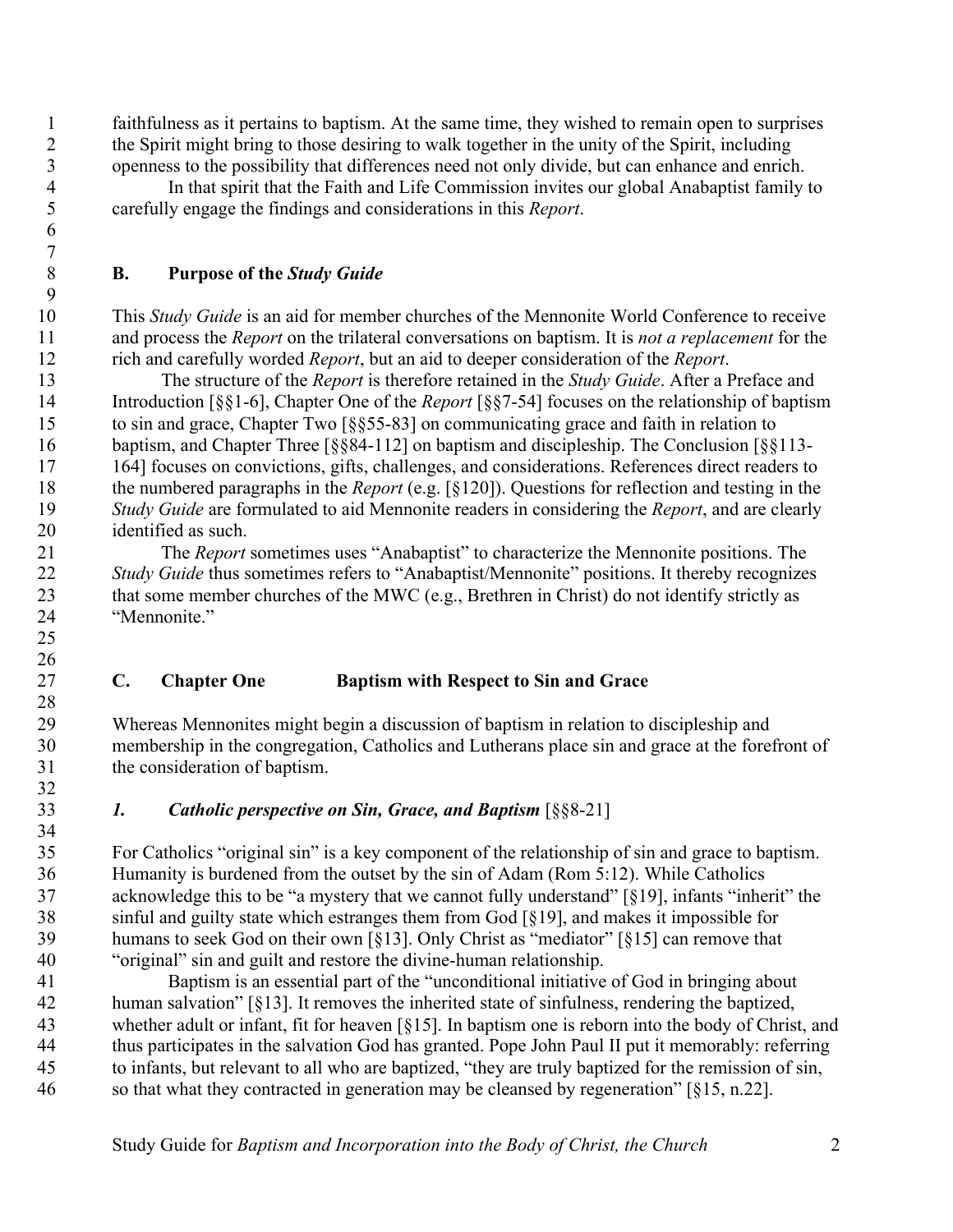While baptized persons remain vulnerable to committing sins ("concupiscence"), grace as experienced in baptism has freed them to decide against acting sinfully. When they do fail, the Church offers to them the "sacrament of reconciliation" or "confession" [§15]. Catholics stress that baptism is God's gracious initiative, seeking to awaken the response of a life lived in faithfulness to baptism [§16].

6 But what about those who, "without blame on their part" have not been baptized [§18]? Here Catholics speak of the "baptism of desire" and the "baptism of martyrdom" [§17; see also §159], where the desire for a relationship with the triune God brings about salvation. Catholics cite the Vatican's *Gaudium et spec*: "God brings about his salvific action through the sacraments; but God's salvific action is not confined by these special means entrusted to the Church. [...T]he Holy Spirit in a manner known only to God offers to every man the possibility of being associated with this paschal mystery" [§21]. 

To sum up the Catholic view:

- a. All persons are burdened with the effects of Adam's "original" sin and carry that guilt from birth.
- b. Baptism washes away that "original sin", providing salvation and new birth into the body of Christ.
- c. It is not only permissible, but in keeping with God's saving initiative that through baptism infants are brought into that realm of grace and benefit from the beginning of their lives from the grace offered in the sacraments of the church.
- d. Even so, God's gracious and loving initiative to save is so strong that it is not limited to those who through no fault of their own have not been baptized.

# *2. Lutheran Perspective on Sin, Grace, and Baptism* [§§22-29]

 Lutherans agree with Catholics regarding the deadly effect of Adam's sin. But their focus falls more on the "human heart," that is, on the "inner" human nature of persons which is from the very outset "without fear of God, without trust in God, and with concupiscence," that is, with the tendency to sinful behaviour (quoting the Lutheran *Augsburg Confession*) [§22]. It is not so much "sins" that need to be dealt with as the human incapacity to love God. Even good deeds can be self-directed rather than God-directed, and thus sinful. "Only love for God and for God's sake makes our acting right" [§23]. Given the radical nature of sin, "the overcoming of sin requires the dying and rising of the person: this happens in baptism" [§25].

 Only God can raise to new life. Only God can justify. Only God can "promise" salvation. The "word of promise" is given in the sacrament of baptism. This "requires faith," since believing the divine promise is what makes baptism effective as the communication of grace [§27]. Nevertheless, baptism is *God's* action, *God's* gracious initiative to justify and renew.

 In the sacrament of baptism the Holy Spirit "uses the word of promise, spoken in proclamation or communicated through the sacrament, [and] begins to transform the person" [§25]. Just as Catholics speak of the ongoing "concupiscence" of those who have been baptized, Lutherans are aware that "transformation is never completed. [...W]e never get to the point of offering our person in fullness to God, and this precisely is sin" [§25]. Hence Luther's famous claim that we are simultaneously just and sinner. At the same time, the Spirit of Christ continues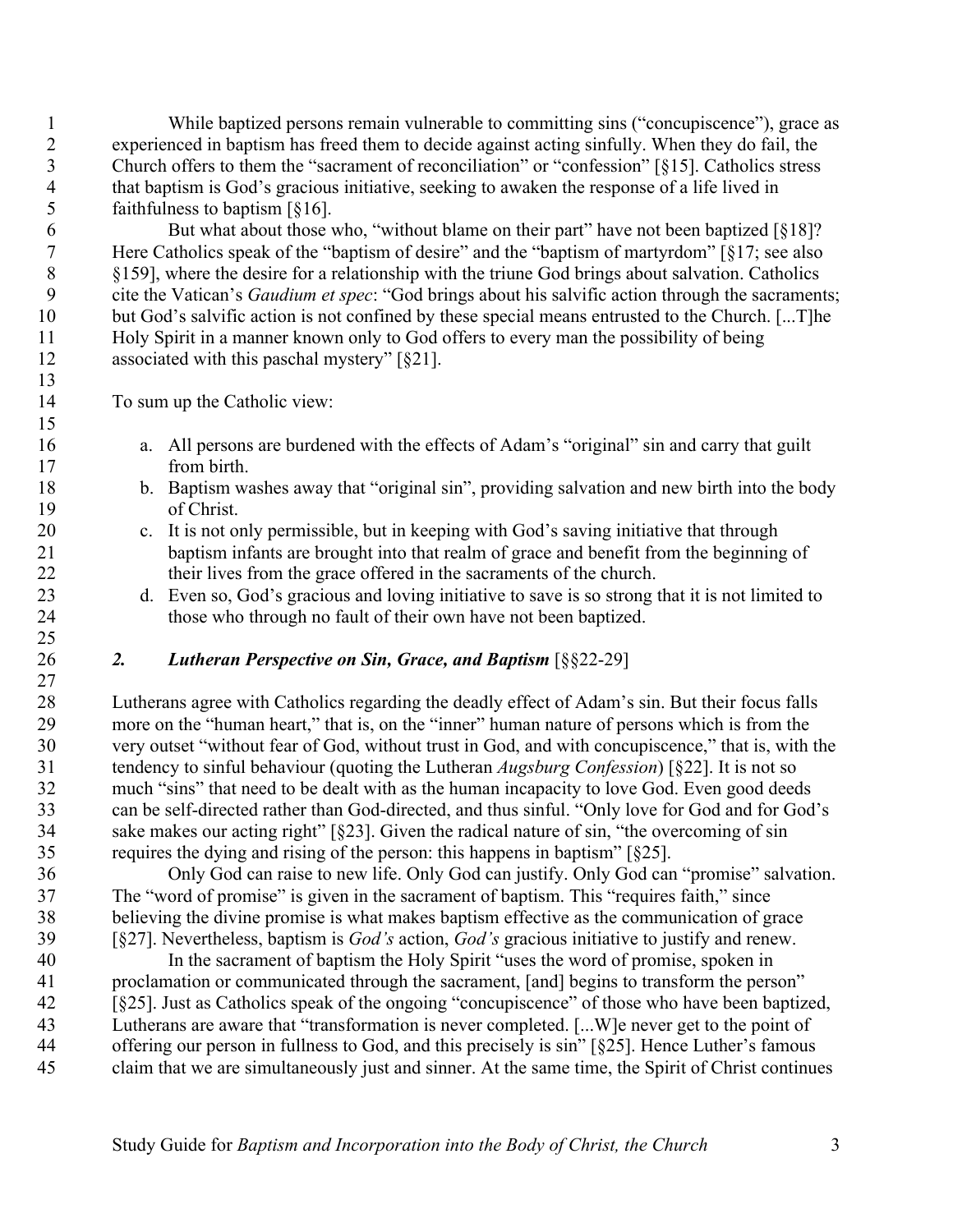the transforming work of grace in the baptized, calling and enabling them to do good deeds. This process requires the life-long "remembering" of this divine promise.

 Lutherans conclude with the assertion that since baptism is *God's* promise, it is valid even if a person does not trust in it [§29], drawing on 2 Timothy 2:13 for support: "If we are faithless, he remains faithful—for he cannot deny himself." Baptism is God's act. Consequently, "there is no basic difference whether a person is baptized as infant or adult" [§29]. A non- Lutheran will sense an evident tension with the earlier assertion of the necessity of faith for baptism to be effective [27].

To sum up the Lutheran perspective:

- a. Human beings are born into a state of estrangement from God.
- b. Their purpose is to love God wholly. They cannot do so on their own.
- c. They therefor place their trust (faith) in God's promise given in the sacrament of baptism, a faith that is rekindled in life-long "remembering" of the promise.
- d. Baptism opens the door for the Spirit to do the work of transformation, enabling a life of faithfulness.

# *3. Mennonite perspective on Sin, Grace, and Baptism* [§§30-42]

 From the beginning, Anabaptists shared with others the belief in the "fallen nature of humanity" [§30], and thus in "original sin." Humanity is "infected" with sin. Without Christ humans are 23 without hope [§30].

 However, Anabaptists did not and do not share the deep pessimism of the Reformers regarding the "bondage of the will." While there is an "inborn tendency" to sin, "original sin," "[o]nly conscious acts have the quality of obedience or disobedience, faith or sin [§34].

 Mennonites thus speak of sin in several related ways: "inborn tendency" to sin, sins that are deliberately committed as a result, and "structural sin" that manifests itself, for example, in pervasive violence, which implicates persons in collective rebellion against the will of God for human life [§39].

 Anabaptists ascribe this capacity to make choices, either good or sinful, to God's "prevenient grace" bestowed on all humanity [§35]. But it is only through the resurrection of Christ and the reign of the Spirit that full humanity has been restored. Believers participate in that restoration, so that "although the inborn tendency to sin is never entirely overcome, they have been set free to obey God (see Romans 8:10-13)" [§36].

 In the Anabaptist understanding, justification means both a change in the person's "standing before God" and a "metamorphosis of the person in a moral sense," (Romans 7 and 8; 2 Corinthians 3:17-18; 5:11-21, Ephesians 2:8-10) [§38]. Believers are forgiven *and* transformed into persons who can follow Jesus and obey his teachings. Anabaptists speak of this aspect of justification as "sanctification," a conscious surrender to God's promise and Jesus' example [§38]. They do so not on their own strength, which too often leads to legalism, but by the Spirit at work within them [§38]. The recent focus on structural sin and systemic violence has moved the discussion to include, in addition to an individual's sinful acts, both conscious and unconscious resistance to God's will [§39].

 The God-given ability to choose is evident in relation to baptism in the Anabaptist *Schleitheim Confession* of 1527: "Baptism shall be given to all those who have been *taught*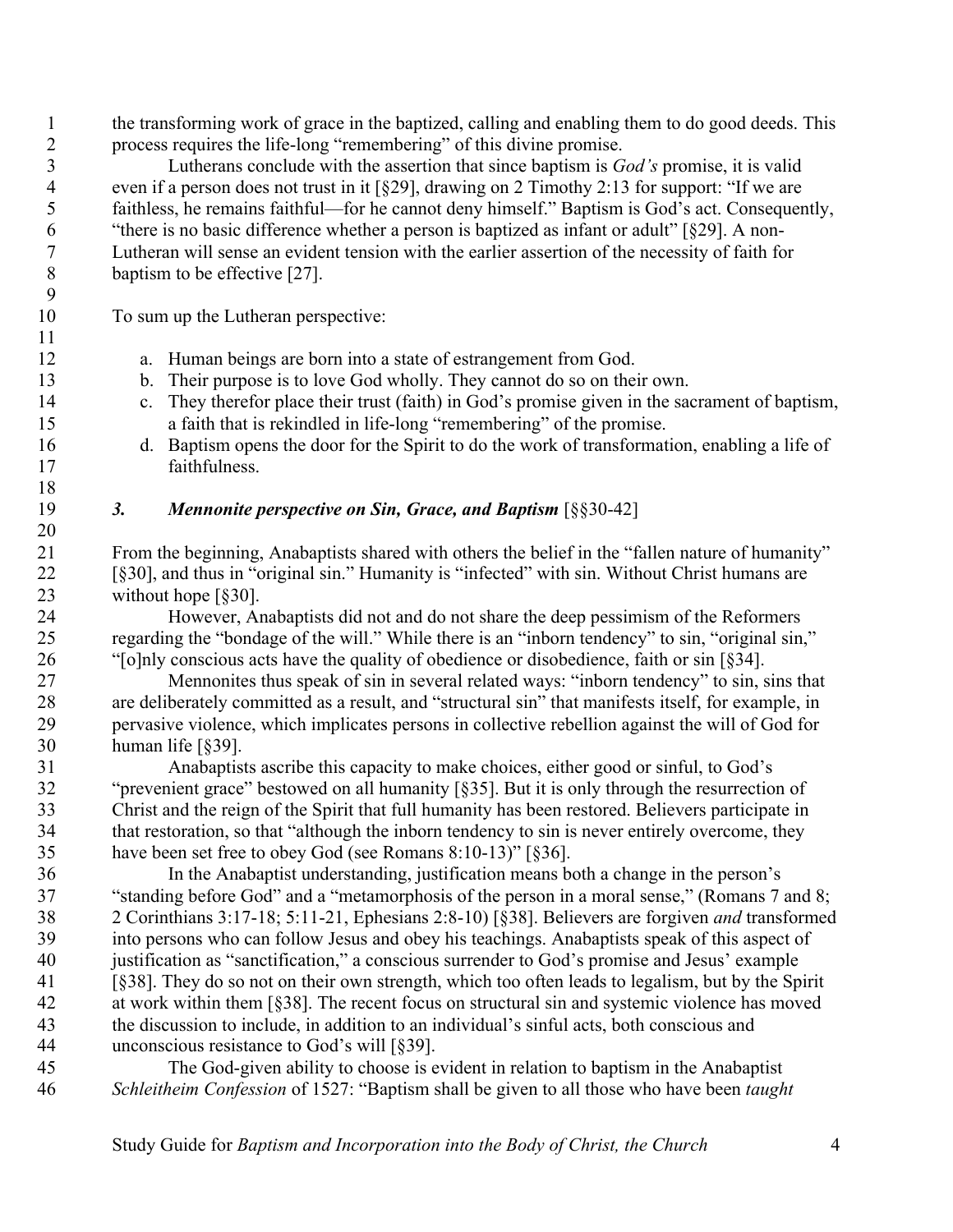repentance and the amendment of life, and who *believe* truly that their sins are taken away, and to all who *desire* to walk in the resurrection of Jesus Christ…" [§40]. At the same time, when Anabaptists describe dying and rising with Christ, becoming part of the body of Christ, and receiving the Holy Spirit, they are describing the believer's "conversion" through the Spirit [§40]. Water baptism is not conversion per se but the "recapitulation" of that profound change. It is an "outward and public testimony of the inward baptism of the Spirit" [§40]. 

- a. Water baptism is *God's* act in so far as it "represents" and "completes" the deliverance and transformation in the believer's life through the Spirit [§§40, 48].
- b. Baptism is the *believer's* act in that it is a "pledge," "testimony," or "witness" [§§40, 42, 48], a solemn promise to follow Christ as part of the body of Christ. "Baptism enacts a 12 believer's renunciation of evil, repentance, forgiveness, and death to sin through grace" 13 [§40].
- c. Lastly, baptism is the act of a local, "visible" *congregation* representing Christ's universal body as "the agent of the Spirit" [§§40, 48]. It tests the integrity of the believer's confession and change of life, and it administers baptism as "the testimony of 17 the Spirit" [§42].

 There is no room in the Anabaptist framework for baptizing infants who are not yet able to experience or express the "inner processes" of repentance, faith, or promise of following Jesus [§48]. As to "how God's grace embraces children" [§41], Anabaptists have generally held that until children are old enough to discern and to be held accountable, they "remain innocent" and 23 are "heirs of salvation" [§41].

To sum up the Mennonite perspective:

- a. Humanity, along with all creation, is "infected by sin" and burdened with a "tendency to sin."
- b. To "sin" nevertheless requires a conscious choice or decision.
- c. The idea of "structural sin" and pervasive violence helps to understand how choices function within a larger context that influences those choices.
- d. God's grace makes it possible for humans to make bad choices, but also to seek God.
- e. The Spirit of God collaborates with humans in their coming to faith, in their conversion, in their experience of forgiveness, and in their decision to follow Jesus within the body of Christ.
- f. Baptism is a public sign of God's work in the person's life, of transformation, and a pledge to faithfully participate in the life and mission of the church.

# *4. Common Perspectives and Differences*

 a. All three communions agree on "original sin" as setting the scene for human sinning and alienation from God. They also agree that the concept of "hereditary sin" was based on a mistranslation of Romans 5:12, and thus should be discarded [§§43-45]. Paul's original Greek was translated in a way that implied that Adam passed on his own guilt to the human family, incurred at birth. There is agreement that it is best translated as "just as sin came into the world through one man, and death came through sin, and so death spread to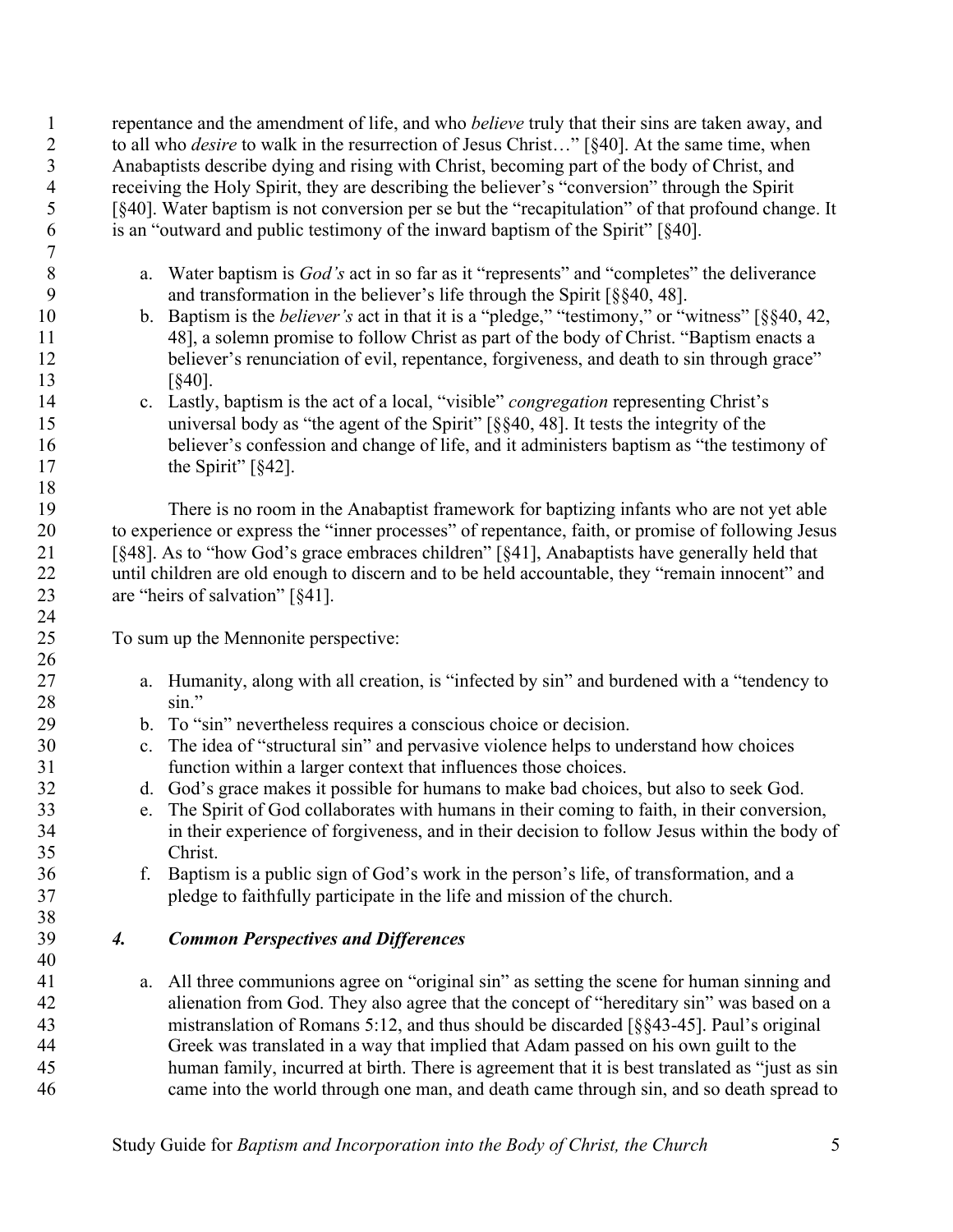1 all because all have sinned" [§43]. All agree that "sin is a power before us, behind us, and around us" [§44]. Recent understandings of structural or systemic evil point to individual sinful actions having a larger context of alienation from the will of God.

 b. While all agree that "sin can only be overcome by grace, by the divine initiative, by the Holy Spirit" [§46], how that is understood varies. *Catholics* stress "human cooperation" in salvation, while *Lutherans* stress "human passivity," since they hold that humans are incapable of participating in their salvation. *Mennonites* leave room for the "human role" in coming to salvation [§46], since they believe that God's grace enables human ability to choose and to act.

 

- c. All three communions agree that baptism plays a decisive role in communicating God's saving grace [§47]. That is one reason *Catholics* and *Lutherans*, while baptizing both infants and adults, have historically stressed the importance of infant baptism. In baptism God communicates or delivers forgiving and saving grace to the child or adult. *Mennonites*, in contrast, view infants as innocent until able to choose. God's grace enables persons to seek God's forgiveness and pledge themselves to faithfulness in baptism. Baptism communicates grace in the sense of being a sign of what God's grace has already done. While the Bible gives a clear command to baptize (e.g., Matt 28:19- 20), none of the communions confines salvation to the baptized. All acknowledge that God's drive to save (1 Tim 2:4) goes beyond human understanding [§49].
- d. All three communions agree on the connection between baptism, forgiveness of sin, and 24 the transformation of the baptized person [§§50-54]. They all agree that the struggle with sin is an ongoing reality the baptized. All agree also, however, that baptism leads to a transformed life expressed in "good works" (Eph 2:8-10) [§54]. This is explored more fully in the third chapter focused on discipleship.

# **Questions for Reflection and Testing**

- 32 1. What do you appreciate in the Catholic and Lutheran understandings of baptism in 33 relation to sin and grace? Are there new insights that lead you to deeper understanding<br>34 of and respect for how Catholic and Lutheran sisters and brothers view baptism. of and respect for how Catholic and Lutheran sisters and brothers view baptism, 35 including that of infants, and why it is important to them? Are there insights from which Anabaptists/Mennonites can learn?
- 38 2. What do you find puzzling or even troubling in Catholic and Lutheran perspectives from 39 the perspective of your own convictions, beliefs, or reading of the Bible?
- 3. The MWC is a global family. Some Mennonites come from generations raised in churches with long established traditions. Others have been drawn into the community only recently. Does the Anabaptist/Mennonite perspective presented in the *Report* reflect 44 your own background and experience of how baptism is taught and practiced, or of how you have come to understand your own baptism?
- 4. Does the *Report* reflect what you think Mennonite or Anabaptist teaching is on sin, 48 grace, conversion, and baptism?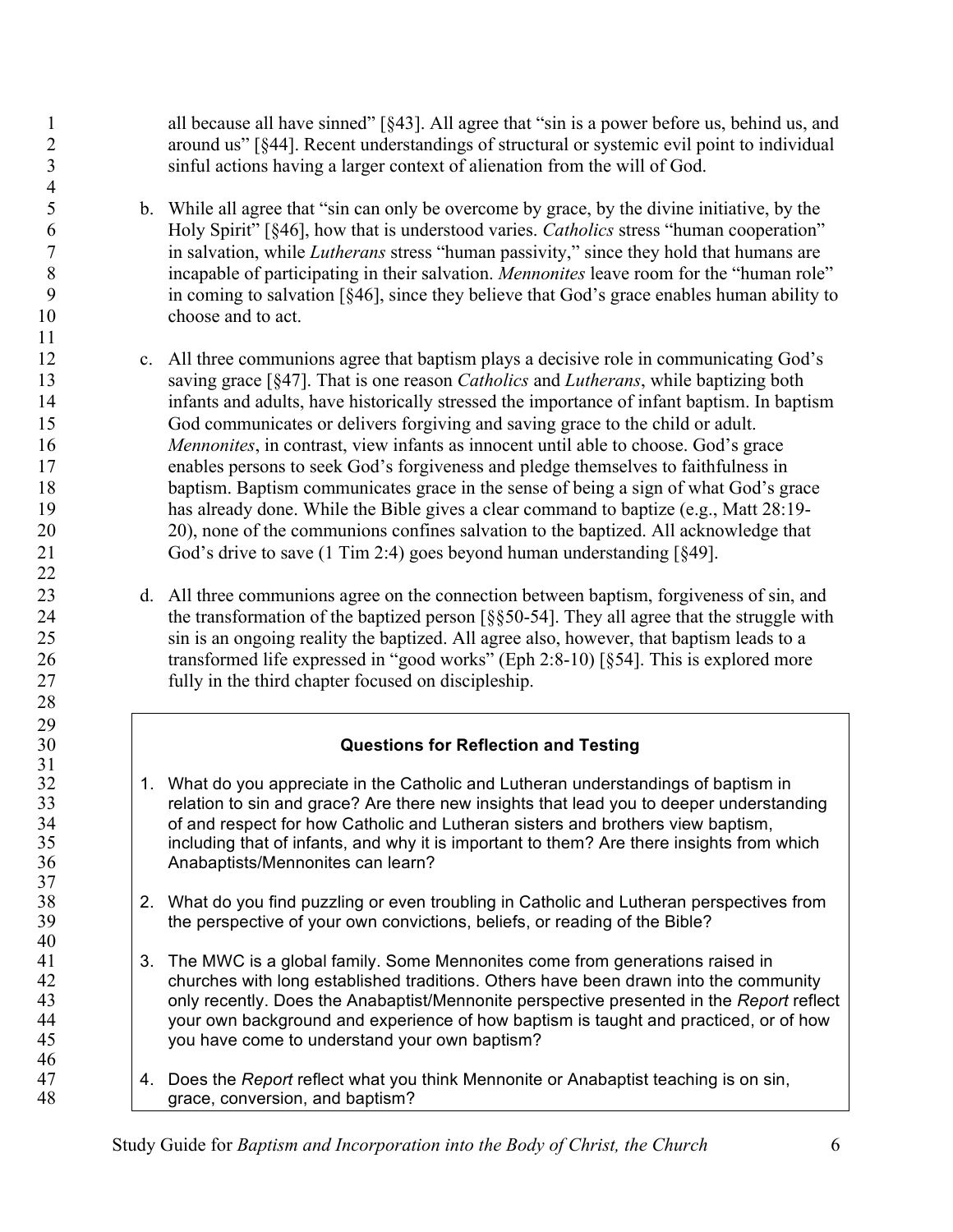- $\frac{1}{2}$ 
	- 2 5. What new light does the *Report* bring to your own understanding of baptism as it relates<br>3 to sin and grace? Does it encourage you to deepen and strengthen your appreciation of 3 to sin and grace? Does it encourage you to deepen and strengthen your appreciation of<br>4 vour own baptism? your own baptism?

# **D. Chapter Two Baptism: Communicating Grace and Faith**

 Chapter Two builds on and in some measure reiterates Chapter One. But the focus now shifts slightly": first, to the relationship between baptism and a "life-long process of being a Christian;" second, to how the three communions practice baptism, the role faith plays, and to incorporation into the church; third, to the shared concern that theology is not nearly always matched by practice [§55]. Importantly, differences that often have caused painful mutual condemnation are fully acknowledged with the intention to more fully live into the unity of the body of Christ.

# *1. The Place of Baptism in the Lifelong Process of Being a Christian*

19 All three delegations agree on the following [§§56-57, 62]:

- a. All humans are sinners in need of redemption [§62].
- b. God's initiative is primary in baptism.
- c. Community is centrally involved in both baptism and formation.
- d. Baptism is part of a life-long process of discipleship, which culminates in "the fullness of eternal life promised and accomplished by Jesus' victory over sin and death" [§57].

 When Catholics and Lutherans baptize adults, their convictions sound remarkably similar to 28 Anabaptist convictions [§§57, 62]. It is at exactly at those points of agreement, however, that important differences emerge:

 a. *Mennonites* view baptism as an "outward sign" of an "inner process" [§48] that *precedes* the moment of baptism [§58]. Coming to faith, experiencing forgiveness, conversion, and desire to join the body of Christ in a local congregation are a "precondition" of water baptism [§62]. Anabaptists/Mennonites refer to this prior process as "the baptism of the Spirit" [§58]. While in that sense God acts before and in baptism, baptism is also an act by the one being baptized, who thereby gives a pledge in response to forgiveness and conversion. The congregation acts in that it tests the integrity of this pledge, a pledge of such gravity that it might cost the life of the baptized person, the "baptism of blood" [§58].

 *Lutherans* view baptism as "essentially an act of God, performed through human actions and words" spoken by pastor and community [§59]. Faith, even in an infant, is trusting that "word of promise" made visible in baptism.

 *Catholics* agree with Lutherans on baptism as God's act, the sacrament through which the one baptized responds to the gospel. They see much of what Mennonites view as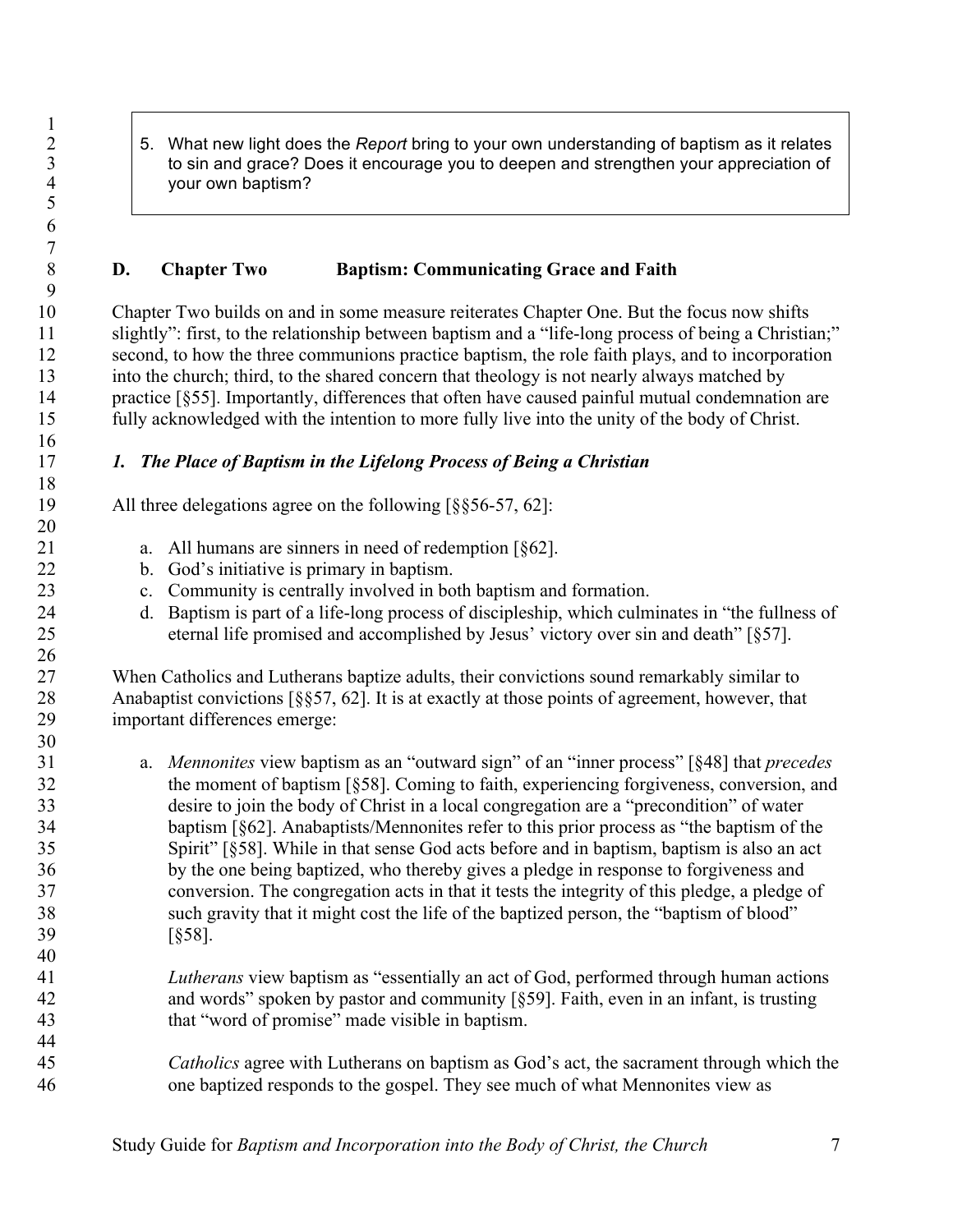discipleship and active participation in the life and mission of the church as a "principle effect" of baptism [§60].

In short, what Mennonites see as *precondition*, Catholics and Lutherans see as *effect*.

 b. *Mennonites* hold that baptism cannot be properly offered to those unable to experience conversion and to make a conscious decision themselves to confess their faith and commit to discipleship. That rules out infant baptism [§61].

 *Catholics* and *Lutherans*, since they view baptism as first and foremost *God's* act to save and renew, hold that baptism of infants "is not only possible by required" by what the 12 New Testament teaches about the "universal offer of grace to all, including infants" [§61; it is "needed for their salvation" (§49)]. Indeed, baptizing infants expresses clearly the "absolute gratuity" of grace [§61]. To "re"-baptize someone already having experienced the divine act of renewal as a child or infant is to deny God's gracious initiative [§61].

 c. *Lutherans, Catholics* and *Mennonites* agree that baptism is the first step in a life-long process of discipleship. The community of parents and church is thus critical for nurturing that embryonic faith. Despite their deep differences, the three communions see this emphasis on the connection of discipleship to baptism providing an opportunity to place the historic controversy between Anabaptists and Catholics and Lutherans in a 22 "new framework" [§62].

# **Questions for Reflection and Testing**

- 1. Does the Anabaptist/Mennonite understanding presented here match your own experience of baptism and what led to it, or how baptism is taught and practiced in your congregation?
- 2. Was your baptism preceded by your personal experience of forgiveness and conversion, 32 and did you understand that baptism was your pledge to surrender to Christ in 33 discipleship, regardless of cost?
- 3. Does the Anabaptist/Mennonite identification of "baptism of the Spirit" as the work of the Spirit leading to water baptism enrich your understanding of Spirit and water baptism?
- 4. How much has your baptism motivated and oriented your discipleship?
- 5. Can Anabaptists learn from Catholic and Lutheran understandings? If so, what would that be?
- 6. What do you think a "new framework" might look like?

# *2. The Celebration of Baptism*

 

 $\frac{26}{27}$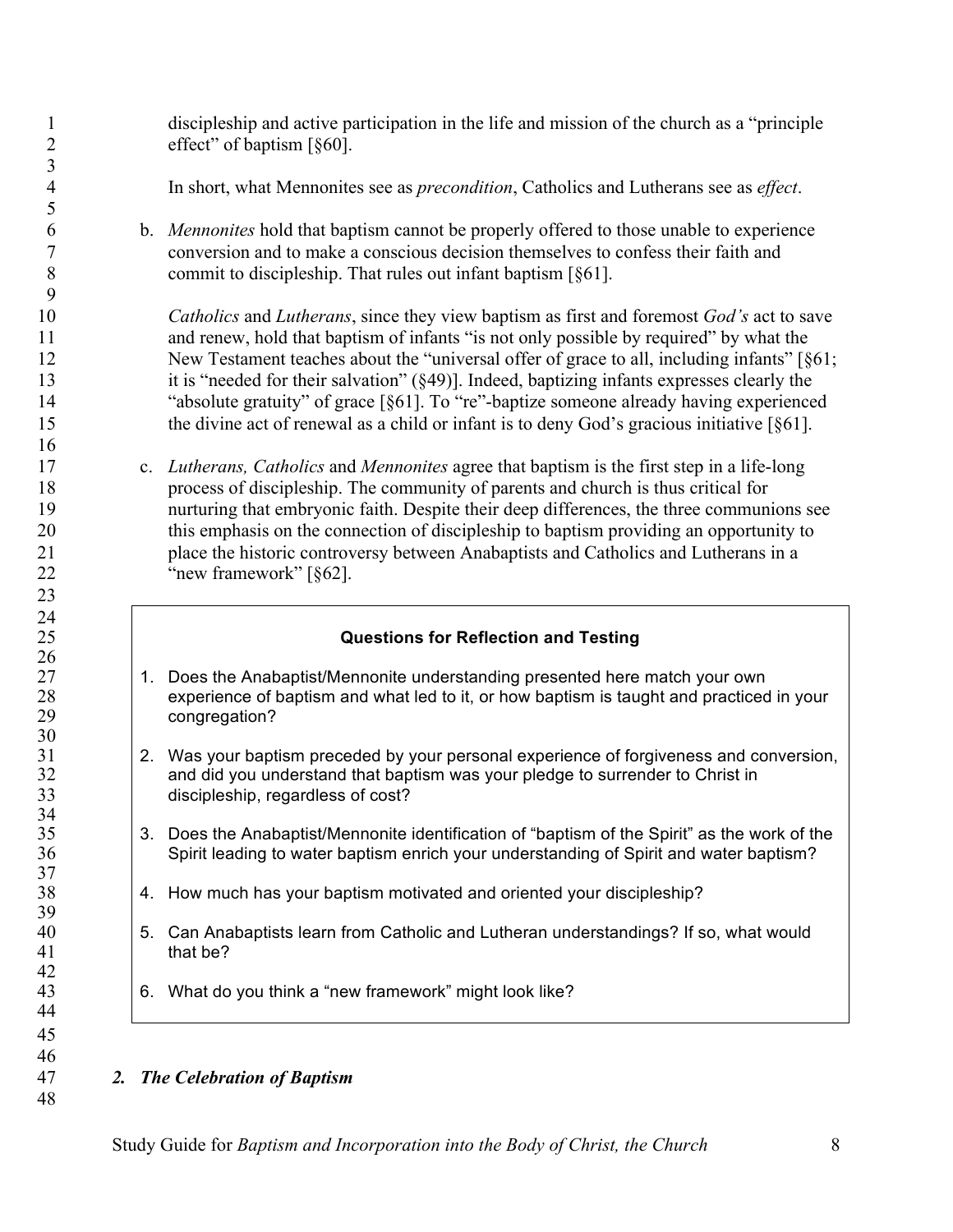All three communions fully agree that baptism goes back to Jesus' own clear instruction in the Great Commission (Matt 28:19). They also agree that very early in the history of the church the basic rite of baptism was celebrated in "relatively stable format" [§63]. Basic elements included proclamation of Word, renunciation of sin, public profession of faith, and water baptism in the name of the Trinity [§63]. Both differences and similarities emerge when the three communions describe how they celebrate baptism. 

 a. *Catholics* celebrate baptism with numerous elements: sign of the cross on the forehead, proclamation of the Word eliciting the response of faith, exorcism, anointing with oil, invocation of the Spirit over the water, recitation of the creed, triple immersion or pouring with the trinitarian formula, anointing with oil, clothing with white garment to symbolize "putting on Christ," a candle signifying Christ as light of the world, the "*Ephphetha*" prayer for the opening of ear and mouth, the Lord's Prayer, and a concluding blessing [§64]. Most important is the profession of faith and the baptism with 15 water in the name of the Trinity [§65].

 Baptism cannot be separated from the other two "sacraments of initiation," namely, confirmation and the Eucharist. When Catholics baptize infants, the sacrament of confirmation acknowledges a process of growth in discipleship in which parents and godparents have had and continue to play a critical role [§65].

 b. *Lutherans* include many of these elements, but have added Martin Luther's "*Flood Prayer*," which makes a connection between baptism and both Noah's flood and the Exodus from Egypt. The Great Commission of Matthew 28 and Jesus' calling of children in Mark 10 are typically read. Central is the emphasis on God's agency. It is not water by itself, but the God's "word of promise" together with that water that creates the sacrament. Faith is trust in that promise. In Luther's words, "it is not baptism that justifies or benefits anyone, but it is faith in the word of promise to which baptism is added. This faith justifies, and fulfills that which baptism signifies." [§66].

 c. *Mennonites* have greater variety in the way they celebrate baptism. While modes of baptism vary, it is always "believers' baptism" [§67]. A request to be baptized, catechetical instruction, congregational testing and approval of the request *precede* baptism. Of critical importance is that the request emerge from personal confession of sin, personal experience of grace and forgiveness, commitment to Christ and congregation, and an understanding that baptism is a response to God's gracious initiative to save.

 Importantly, the local congregation is "the manifestation of the Church universal, the body of Christ" [§67]. It is before the congregation that the person being baptized professes faith; it is the congregation that carries the responsibility to test, evaluate, and affirm the fitness of the candidate. In a worship service in which the whole congregation participates, Scriptures are read (e.g., Matthew 28; Romans 6; 1 Peter 3; 2 Corinthians 5), and a pastor or designated person baptizes with water in the name of the Trinity. The baptismal celebration concludes with the Lord's prayer, a blessing, and often communion, serving as a welcome into the body of Christ [§67].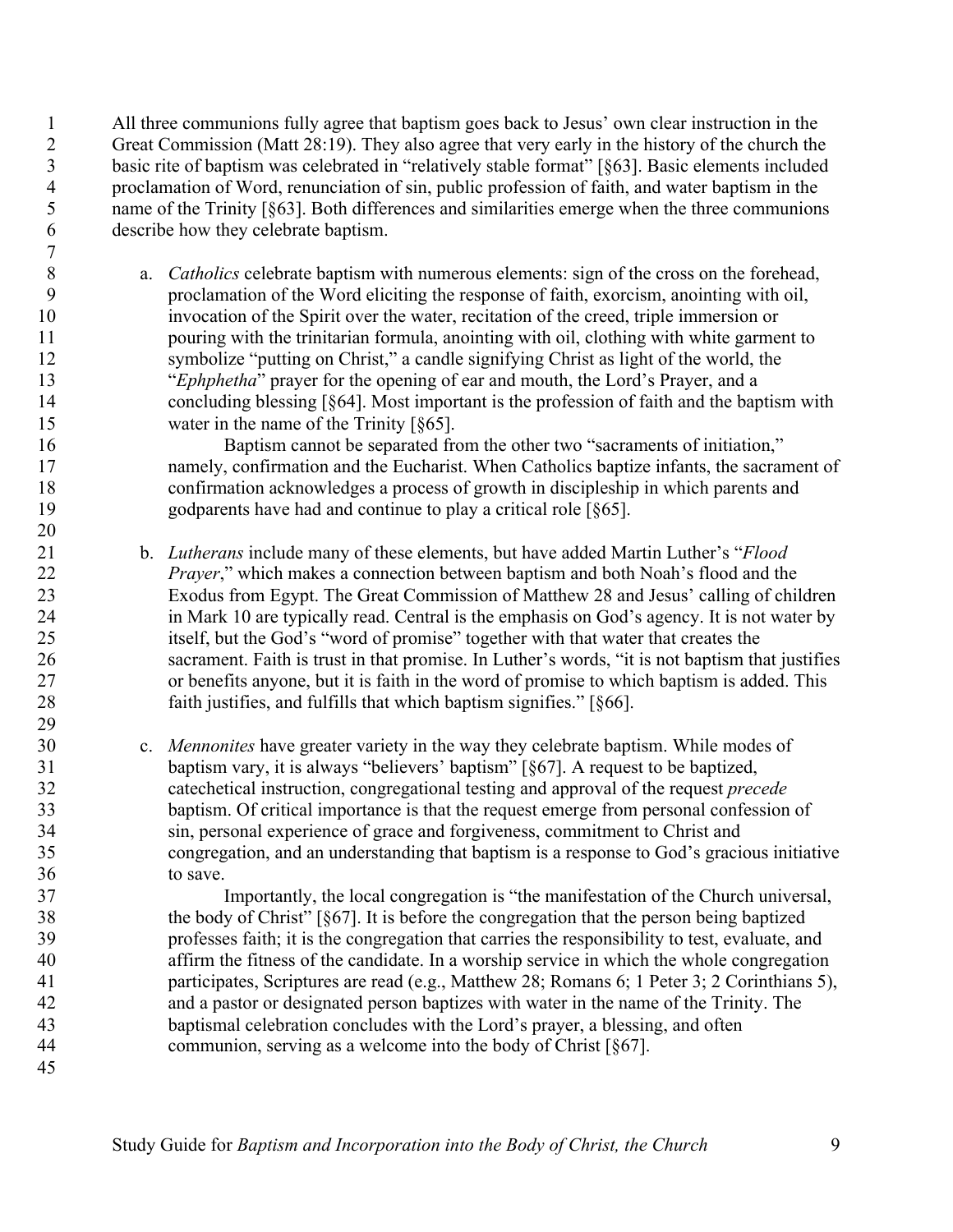All three communions agree that *baptism cannot be repeated* [§68]. That agreement also exposes one of the deepest disagreements:

- a. *Catholics* believe that "it is Christ who baptizes; a human being cannot nullify the action of Christ by 're-baptizing' another." Such an act can have no theological "reality," standing "in opposition to the action of Christ" [§68].
- b. *Lutherans* view re-baptism as "distrust in God's promise, [...making] God a liar" [§68].
- c. Even though *Mennonites* have adopted "Anabaptism" (re-baptism) as a positive label, they too hold that baptism cannot be repeated. By implication, infant baptism is not recognized as baptism, since it is not preceded by personal profession of faith [§68].

# **Questions for Reflection and Testing**

- 17 1. How is baptism celebrated in your setting? Were you baptized by immersion? By pouring 18 or sprinkling? Did that play a role in the symbolism you saw in your baptism?
- 20 20 2. Would Mennonite celebrations of baptism be enriched by greater attention to the meaning of the components and elements of the rite of baptism?
- 23 3. Since all three communions agree that baptism cannot be repeated, do you see a way in which the qulf separating them can be bridged? which the gulf separating them can be bridged?
- 26 14. There have been times when Mennonites did not recognize each other's baptisms when<br>27 the mode of baptism was not acceptable or when persons were thought not to have the mode of baptism was not acceptable or when persons were thought not to have experienced personal conversion. Is that similar or different from not recognizing the 29 baptism of infants? Does the overcoming of such differences among Mennonites point to 30 a way the gulf dividing them from Catholics and Lutherans might be addressed?

# *3. Sacrament and/or Ordinance*

  $\frac{14}{15}$ 

 

 All three communions agree that "something happens" in baptism [§69]. That is easier for *Catholics* and *Lutherans* to claim, given their understanding of baptism as "sacrament," an act of God that offers grace, forgiveness and new birth. When *Mennonites* speak of baptism as an "ordinance," they too speak of "something happening," in that the believer gives public witness to what has happened. But the believer also pledges faithfulness as now part of the body of Christ, empowered by the Spirit to life-long discipleship. Baptism is a "sign" of what has happened and what will happen.

 The three communions also agree that there are three actors: God, the individual, and the community.

 a. *Lutherans:* The "efficacy" of baptism is premised on God's promise, given through the sacrament of baptism, "performed through human actions and words" [§69].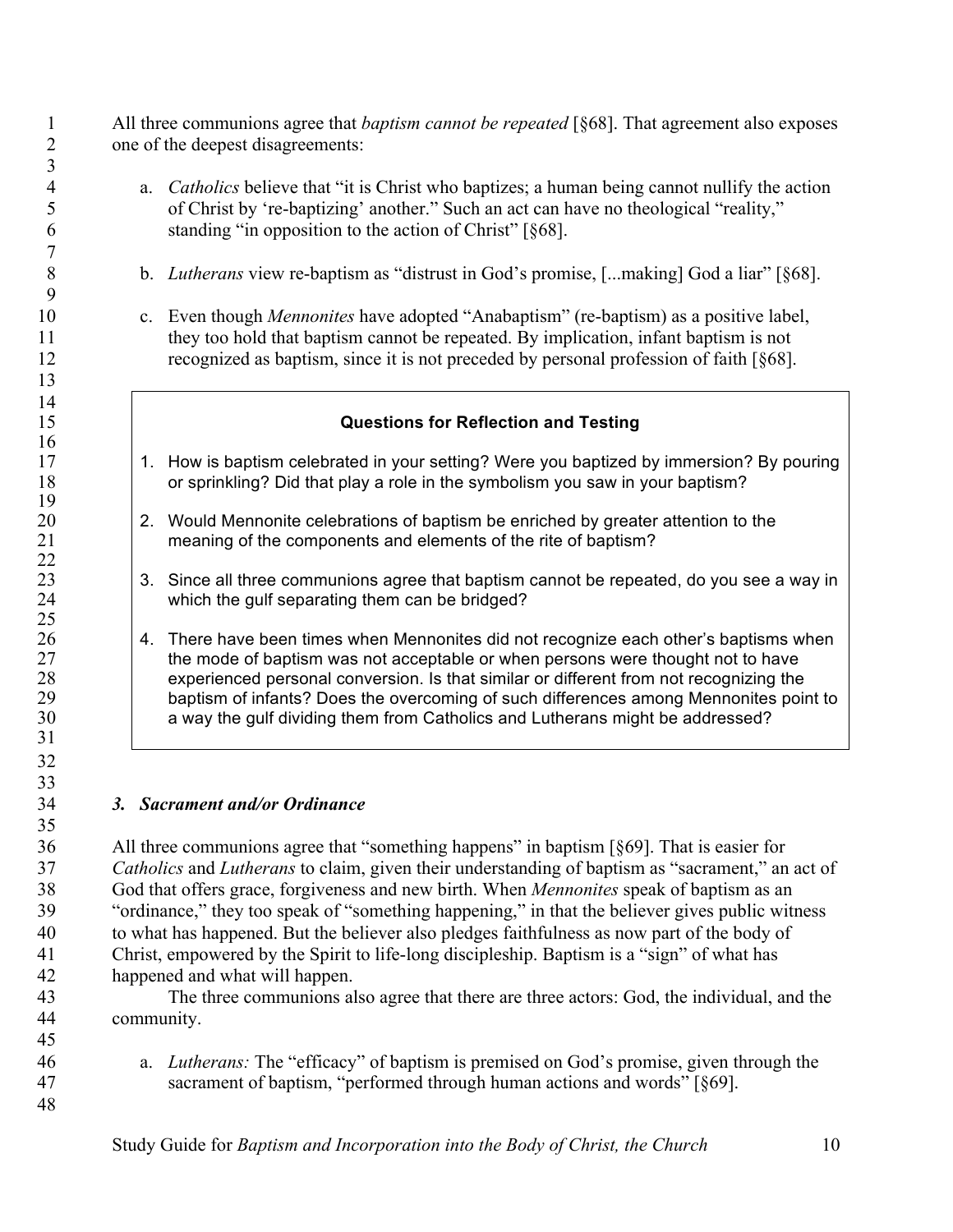- 1 b. *Mennonites:* Baptism is not only a "sign," pointing to the work of Christ and "inviting" participation in the life of Christ. It is also the occasion for both the person baptized and the community to experience "effectual change". This change must be "verified," however, in the faith and life of both baptized and community [§§69, 70].
- c. *Catholics:* It is Christ who baptizes, performed by the "Mystical Body of Jesus Christ, that is, by the Head and His members." Baptism "communicates" or bestows the grace of Christ [§§69, 70].

 *Mennonites* view baptism as a sign that is "expressive" of change that has taken place, is taking place, and will take place. *Catholics* and *Lutherans* stress "the instrumental nature of the sacrament" [§71, n82]. While they agree that a "tremendous change of life" occurs in baptism, *Mennonites* would not agree that such change can happen for infants, nor would *Catholics* and *Lutherans* associate that change with the rebaptizing of those previously baptized, whether as an infant or as an adult.

### **Questions for Reflection and Testing**

- 21 1. What do you think "happened" at your baptism? Or should something have "happened" that didn't?
- 24 2. Mennonites prefer "ordinance" to "sacrament" when speaking of baptism. Might it help<br>25 the communions to move closer to each other if there were awareness that the communions to move closer to each other if there were awareness that "sacramentum" originally meant "oath," which is very close to the "pledge" Mennonites associate with baptism? Do Mennonites stress the sacramentum (pledge) of the 28 believer, whereas Lutherans and Catholics put the stress the sacramentum (promise) of 29 God?
- 31 3. Catholics and Lutherans believe that in baptism God acts supernaturally to communicate<br>32 arace and salvation. In your experience, do Mennonites see baptism as a supernatural grace and salvation. In your experience, do Mennonites see baptism as a supernatural event? Or is it a "natural" sign of the supernatural event of coming to faith and becoming part of the body of Christ?
- 4. Might a wedding be a useful analogy for what Mennonites believe "happens" in baptism? Marriage is the blessing of vows, of promises, that changes the status of those getting married—the two become "one flesh." But the falling in love, the growing desire to share life, the testing of the decision, all precede the life-changing celebration. And the wedding ceremony is only the beginning of the marriage, which is to last a lifetime. It requires daily living out, as well as moments of intentional remembering and even renewal.

#### *4. Baptism and Faith*

 

 

 $\frac{18}{19}$ 

 $\frac{20}{21}$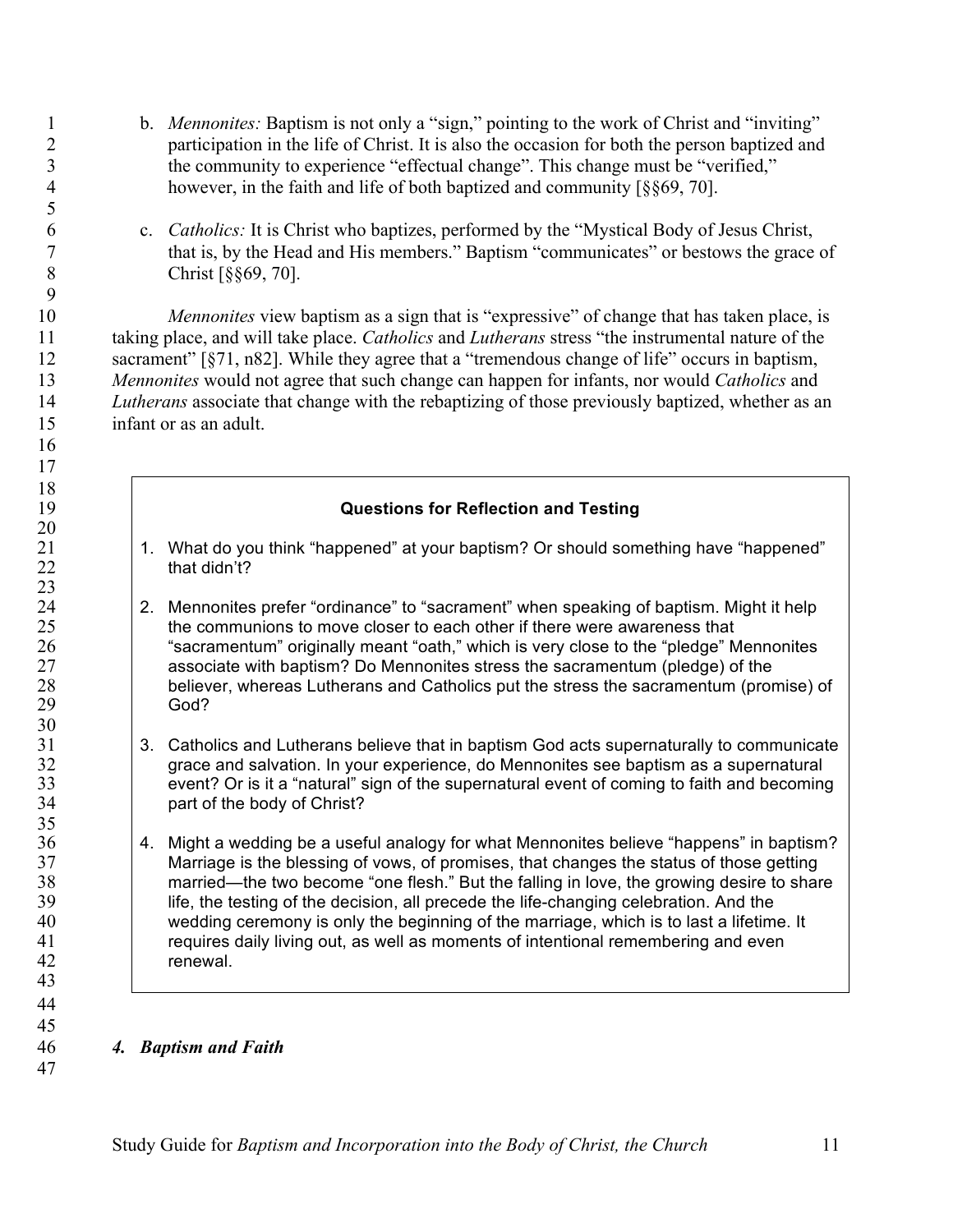All three communions agree that baptism and faith are "intimately and inseparably related" [§72]. For Catholics and Lutherans who believe infants "can and should" be baptized as it is "necessary for salvation" [§73], faith is important in the following ways:

- a. *Lutherans* quote Martin Luther: "Without faith baptism is of no use, although in itself it is an infinite treasure." The see Mark 10:15, where Jesus says that it is children who inherit the kingdom of God, as implying the even an infant has faith and trusts in God's promise [§74]. It is embryonic faith, to be sure, that needs to be nurtured by the faith of parents and godparents, but it is faith. Is this a Lutheran way of seeing infant baptism as 10 "believer's baptism"?
- b. *Catholics* stress that baptism is a "sacrament of faith" [§74], in that the infant is born into a community of faith in which its own faith is nurtured and formed by the faith of parents and the Church.
- c. *Mennonites* hold to "believer's baptism," and thus make faith central. They hold that any notion of faith that does not have the person able to profess their own faith, and is not able to realize the "basic meaning and implications" of their baptism, is therefore "not 19 acceptable" [§74].

 Despite these "inherited differences" there is agreement on the importance of faith in relation to baptism, and on the church being the context in which that faith is shared, nurtured, and grows. There is also agreement that despite the import link between baptism and membership in the church, the "inscrutable ways of the loving mercy of God" (Rom 11:33; 1 Tim 2:4) reaches those who "through no fault of their own" have not been baptized [§75].

# **Questions for Reflection and Testing**

- 30 1. Does the stress on faith in the Lutheran and Catholic positions point to some agreement 31 with Mennonites on the importance of faith? What are the similarities? What are the differences? Can they be bridged? differences? Can they be bridged?
- 2. A recurring point in the *Report* is the shared conviction that God's saving grace extends beyond the confines of the community of the baptized (see also [§49]). Does that reflect your view, or of your part of the Mennonite church?

# *5. Baptism and Community*

 

 

 Baptism "establishes a relationship of communion" with both God and the members of the body of Christ [§77]. The way baptism is understood to relate to the community of the church varies, as we might expect from what we have already learned:

 a. *Mennonites* understand baptism to be inseparable from church membership [§77]. Baptism is the believer's "incorporation" into a local community of believers, which has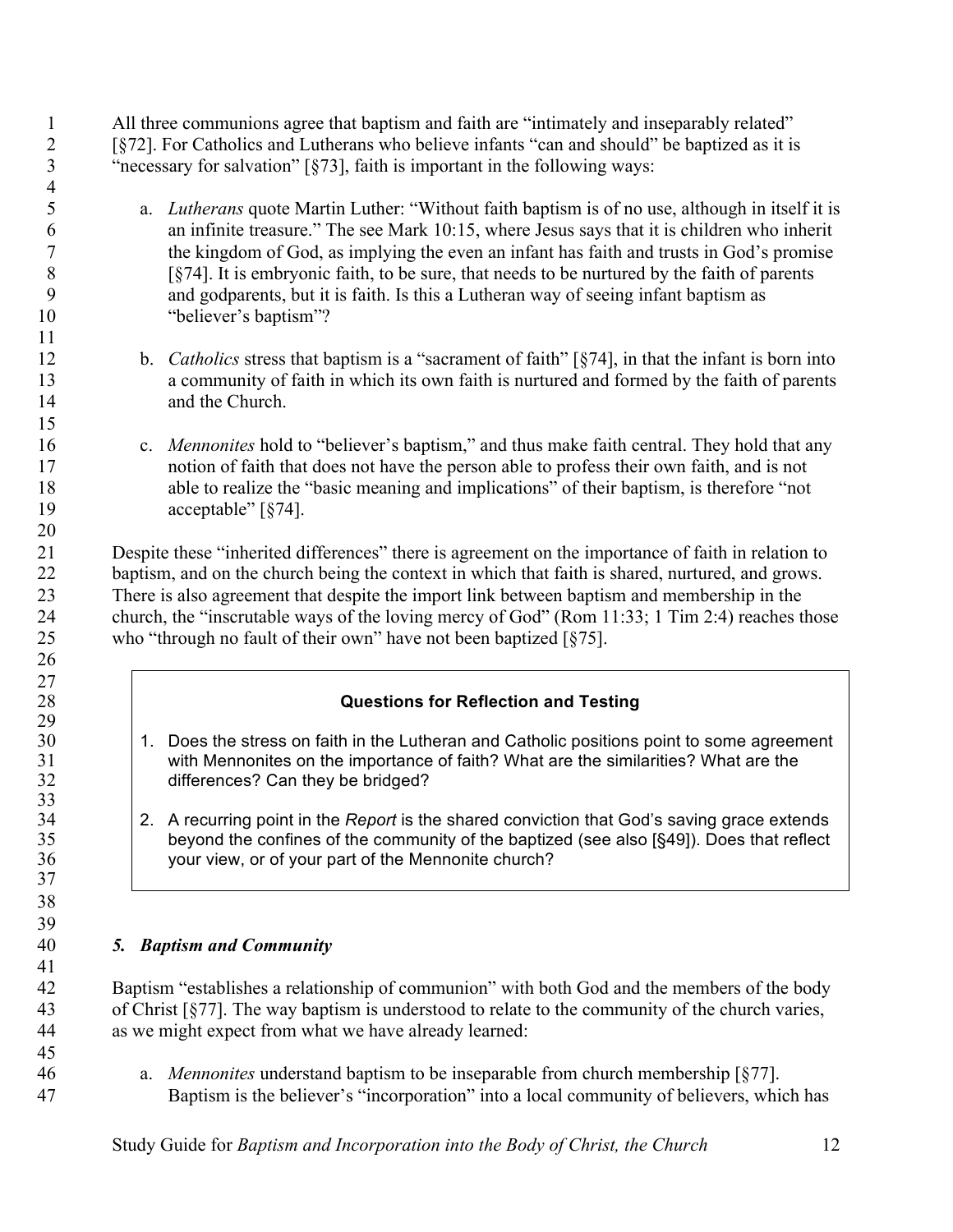tested and affirmed the believer's readiness for such a necessarily "free and voluntary" step of joining the church, and participating in the ongoing relationship of mutual accountability with other members of a congregation. At the same time, God's grace is fully acknowledged as enabling such a "deeply personal" life-changing choice.

- b. *Lutherans and Catholics* agree on the link between baptism and becoming a member of the body of Christ. Thus they view the newly baptized, whether adult or infant, as now belonging to the Church. The principle task of the community is to "offer formation," which goes on throughout life. This is most obviously so in the case of infants, where 10 personal response and commitment comes after baptism [§77].
- c. *Lutherans and Catholics* stress that this "sacramental bond of unity" extends even to those who have been reborn by baptism but who are presently still divided from each 14 other [§§76, 77]. Indeed, it is baptism in the Triune God that establishes the basis for this trilateral dialogue as members together of the one body of Christ.

 While all three communions stress that every person baptized is called "to committed participation in the life of the Church and that the faith of the individual is formed and matured within the Church as a communion of believers" [§78], they part ways on how that relates to baptism.

- a. *Mennonites* stress the voluntary nature of those who have devoted themselves to repentance and public profession of faith prior to being baptized [§78]. We might add that Mennonites understand "participation in the life of the church" as discipleship, nurture, and accountability within a local congregation.
- b. *Catholics and Lutherans* stress the primacy of God's grace given or bestowed in baptism, and thus the "appropriateness of baptizing infants" [§78] into the Christian community. Baptism is at the same time God's "call" to a lifelong participation in the Church.

# *6. "Authentic approaches?"*

 The three conversation partners now ask themselves (and us!) important questions. Can they recognize each other's divergent ways of understanding as "authentic?" By "authentic" they mean an approach "based on mutually recognizable biblical concepts of grace, faith and church as they have been interpreted by each of the three communions" [§78]. The questions are best quoted directly, albeit broken up into separate paragraphs:

- a. "Might not *Lutherans and Catholics* acknowledge the decision of parents to foster a mature faith in their children prior to the request for baptism that has determined *Mennonite* practice [a likely reference to child dedication] as an authentic approach to Christian initiation?" [§78]
- b. "Might not *Mennonites* acknowledge that, given an assurance of familial and congregational commitment to provide formation in faith and discipleship, the choice of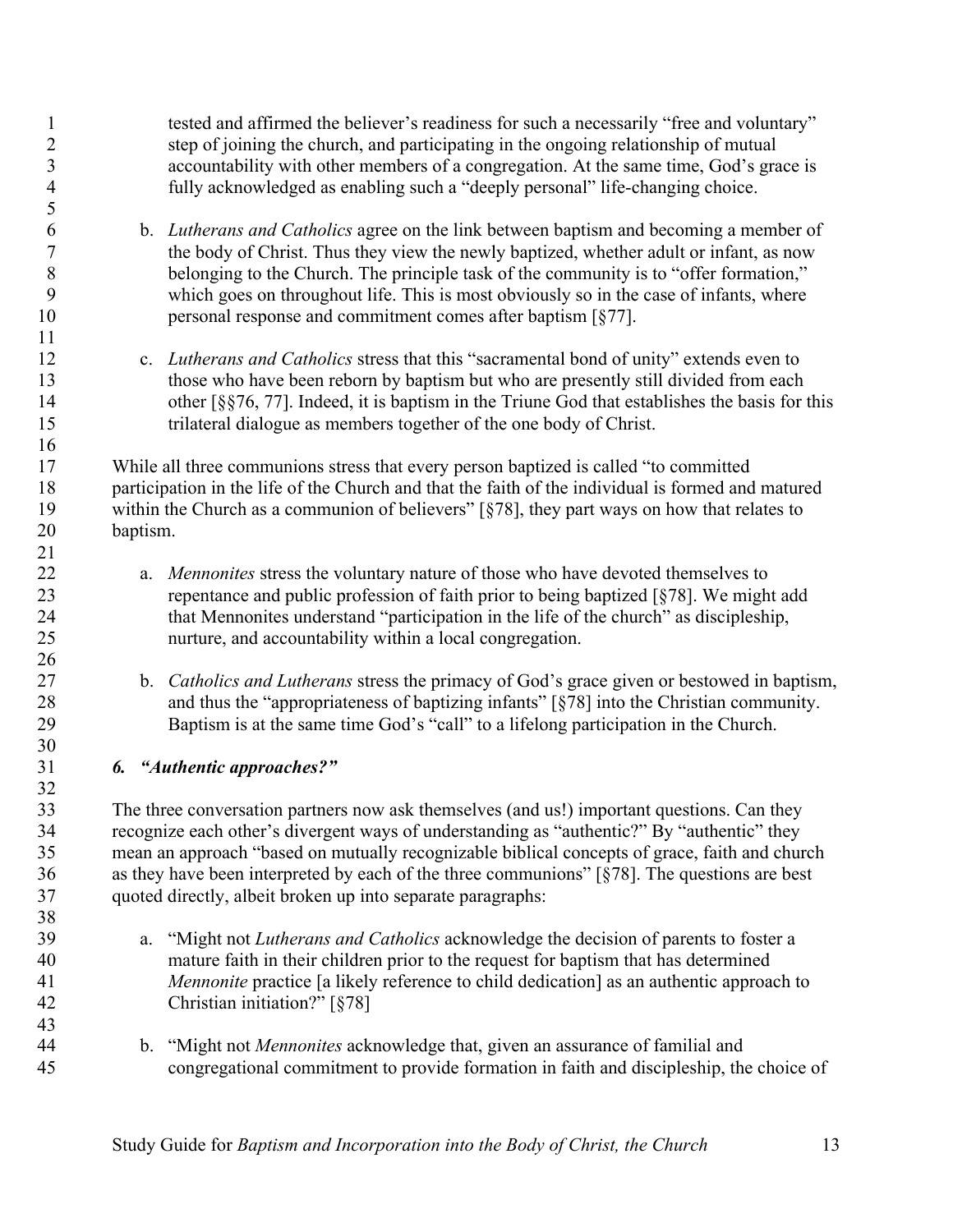parents to request baptism for their young children, as practiced by *Lutherans* and *Catholics*, is an authentic approach to Christian initiation?" [§78]

 c. "Can *we* [*Mennonites*, *Lutherans*, and *Catholics*] acknowledge that the different concerns do not contradict each other, and are grounded in basic aspects of the Gospel?" [§78]

 Importantly, these are questions rather than assertions. The term "acknowledge" here suggests not agreement so much as respect for the desire of those with whom we disagree to be faithful to Bible and Gospel.

# **Questions for Reflection and Testing**

- 14 1. Here we see the conversation partners reaching for a way of walking together in the unity of the Spirit when they are unable to come to agreement. They ask respectful 16 questions rather than simply stating positions. They "acknowledge" a shared desire to be **faithful to Scripture and Gospel, even if they can't agree.**
- 19 2. Does such an approach provide a promising way forward?
- 3. What are the risks and benefits? Could such an approach result, for example, in 22 lessening the importance of the difference between infant baptism and baptism on<br>23 confession of faith? Is that good or bad? confession of faith? Is that good or bad?
- 25 4. Given the different understandings of baptism, how are infant baptism and infant 26 dedication similar or different? dedication similar or different?
- 5. Is disagreement on baptism an unsurmountable barrier to fellowship/communion?

# *7. Tension between our Theology and Praxis*

 

 

 All three communions see *repentance*, faith, and committed discipleship—core concerns of Mennonites—as "necessarily" related to Christian life within the Church, in which baptism plays an essential role. A number of tensions or even inconsistencies in their respective traditions become evident at this point.

 a. *Catholics* might surprise *Mennonites* in making it clear that some Catholic theologians have come to see the *Rite of Christian Initiation of Adults* (i.e., adult baptism) as the "normative" expression of initiation into the Church, the fullest expression of the meaning of baptism [§79]. It was only in 1969 that the Vatican first published a rite for the baptism of infants. Until then, while baptism of infants was the usual practice, infants were essentially addressed as adults. Catholics make the point that "it is the rite for adults that is the model of the baptismal process" [§79, n97]. "[T]he baptized, under the irreplaceable assistance of the grace of the Holy Spirit, are meant freely to convert from sin, have faith in Jesus Christ and embrace full, conscious and faithful participation in the life of the Christian community" [§79]. Mennonites could not say it better. Is this a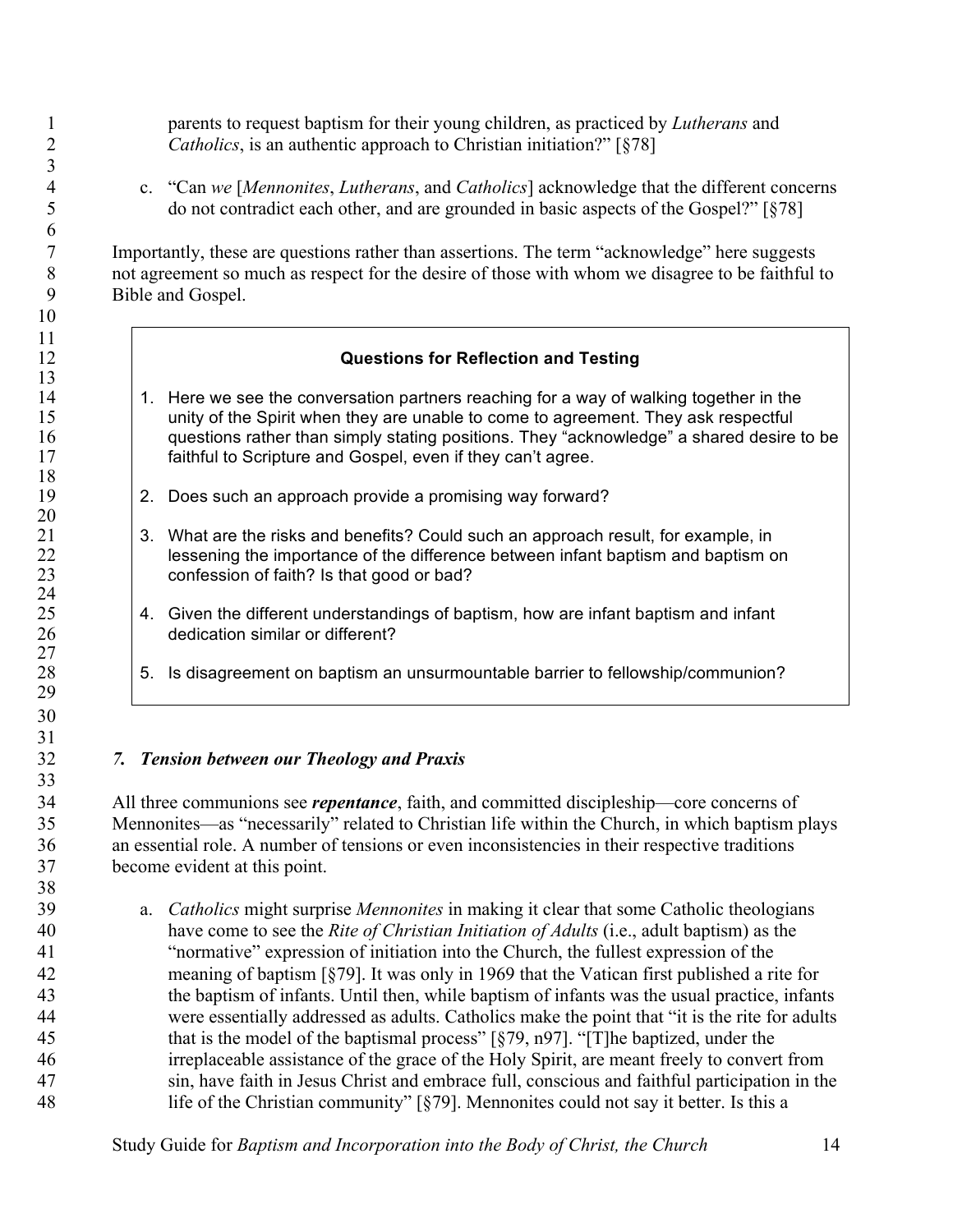recognition of the "cogency" of the Mennonite practice of baptizing only those who are capable of freely embracing Christ, the Church, and discipleship?

 b. *Lutherans* and *Catholics* wonder whether *Mennonites* sufficiently recognize the New Testament teaching regarding baptism's relation to salvation, the very reason why Catholics and Lutherans believe it is "incumbent" on the Church to baptize infants [§80]. While the "logic" of the Anabaptist stance denies that infant baptism is truly baptism, some *Mennonite* congregations have in practice recognized the faithful life of many who have been baptized as infants, and have not "re-baptized" them [§80].

 

 c. The conversation partners from all three communions share the conviction that the Spirit is active in both baptized individuals and the communities supporting them. At the same time, they acknowledge that for a significant number of persons this is not born out in the way they live [§81]. Reasons for this might be materialism and consumerism, among other societal factors. All three communions admit also to "ineffective" formation, regardless of whether they baptize infants or upon confession of faith [§82].

 Chapter Two ends by restating the questions raised earlier in the *Report* (see *6. Authentic Approaches?*). The three communions are again invited to look at their historically opposed positions and to consider whether their agreement on the importance of the link between baptism, faith, community, and discipleship might be an opening to an "acceptable diversity" of "compatible ways of looking at the same reality." If so, might that be the "unexpected fruit" of ecumenical dialogue [§83]?

# **Questions for Reflection and Testing**

28 Mennonites have found it easy to observe the "disconnect" between theology and practice in 29 communions that baptize infants, especially when virtually all infants in an area are<br>30 baptized. That was a major reason why the Anabaptist movement began. baptized. That was a major reason why the Anabaptist movement began.

- 32 1. What has the experience been in "traditional" Mennonite communities?
- 2. Is there a typical age of baptism in long established Mennonite churches? When youth are baptized, have they always personally experienced the transformative process the Mennonites describe in this *Report*? Do they connect their baptism with a changed life?
- 3. What about the growing number of baptized persons in Mennonite churches whose relationship to the church grows weak, or who leave the church altogether? If they come 40 back, are they rebaptized? If not, why not?
- 42 4. Are there differences in regard to this "disconnect" in different parts of our global family of Anabaptist churches?
- 5. Are the answers to these questions different when persons come to faith as adults as over against growing up in the church community?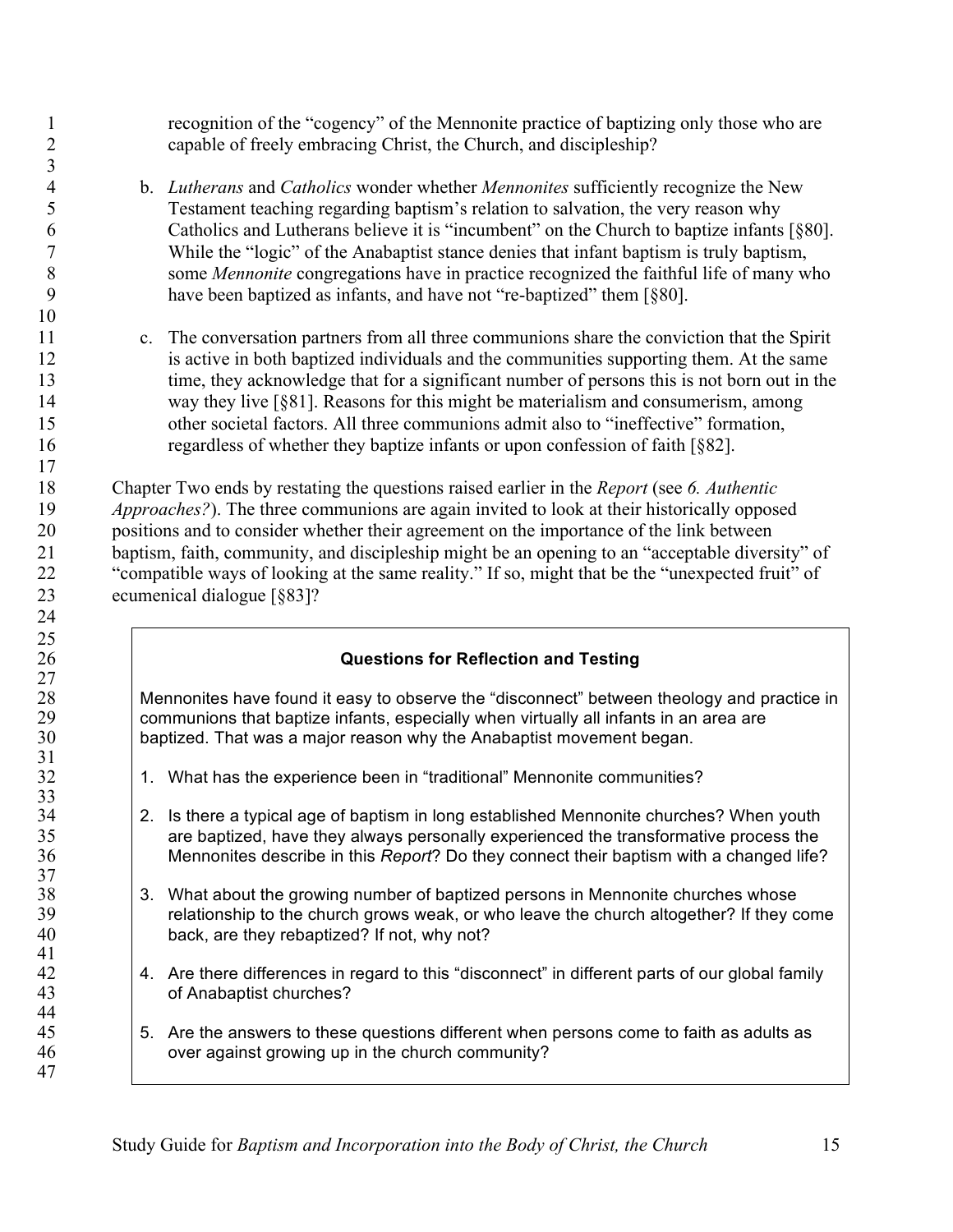- 1 6. How has growing individualism and secularism affected the connection between baptism<br>2 and commitment to and participation in the life of the church? and commitment to and participation in the life of the church?
	- 7. Do you see ways of addressing this problem?

### **E. Chapter Three Living Out Baptism in Discipleship**

 The issue of the relationship of baptism to discipleship has been mentioned already in the first two chapters. While the dialogue partners differ on whether a personal profession of faith is a "precondition" of baptism (Mennonites) or the divinely intended "effect" (Catholics and Lutherans), they agree that baptism is an "important moment" in life-long discipleship, and that God intends baptism "to enable and to unfold" such a life [§84].

### *1. Biblical teaching regarding the link between baptism and discipleship*

 At the very outset of the *Report* the participants emphasize that they regard "the revealed Word of God as normative for the life and teaching of the Church" [§11]. The *Report* now provides a long list of key passages that provide a biblical basis for the link between baptism and the transformation of Christian life. The references for these passages appear below in the sequence presented in the *Report*. Read them and the accompanying comments in §§85-88.

*a. Explicit link:*

 $\frac{3}{4}$ 

 

 i. Romans 6:3-4 buried and raised with Christ to "newness of life" ii. Romans 6:11 dead to sin and "alive to God in Christ Jesus" 28 iii. Colossians 2:12-13 buried and raised with Christ iv. Galatians 3:27 put on Christ v. 1 Peter 3:20-21 baptism as appeal for a clear conscience *b. Non-explicit link:* i. 1 Peter 1:3, 23 "born anew" ii. 2 Corinthians 5:17-18 "new creation" iii. Romans 8:14-17 suffer with Christ so as to be glorified with him (Gal 3:26) iv. Ephesians 5:1, 2 imitate God and walk in love like Christ v. Ephesians 5:8-10 walk as children of light so as to please God vi. Philippians 1:27 live in a way that is worthy of the gospel vii. Philippians 2:5 have the mind of Christ viii. Philippians 1:21 to live is Christ ix. Matthew 28:18-20make disciples and baptize them x. 1 Peter 2:21 the self-giving Christ is the example to follow xi. 1 Corinthians 12:3Jesus is Lord! xii. Ephesians 4:12-13grow into maturity and unity xiii. Luke 17:5 Increase our faith! xiv. John 15:4-5 abiding in the vine and bearing fruit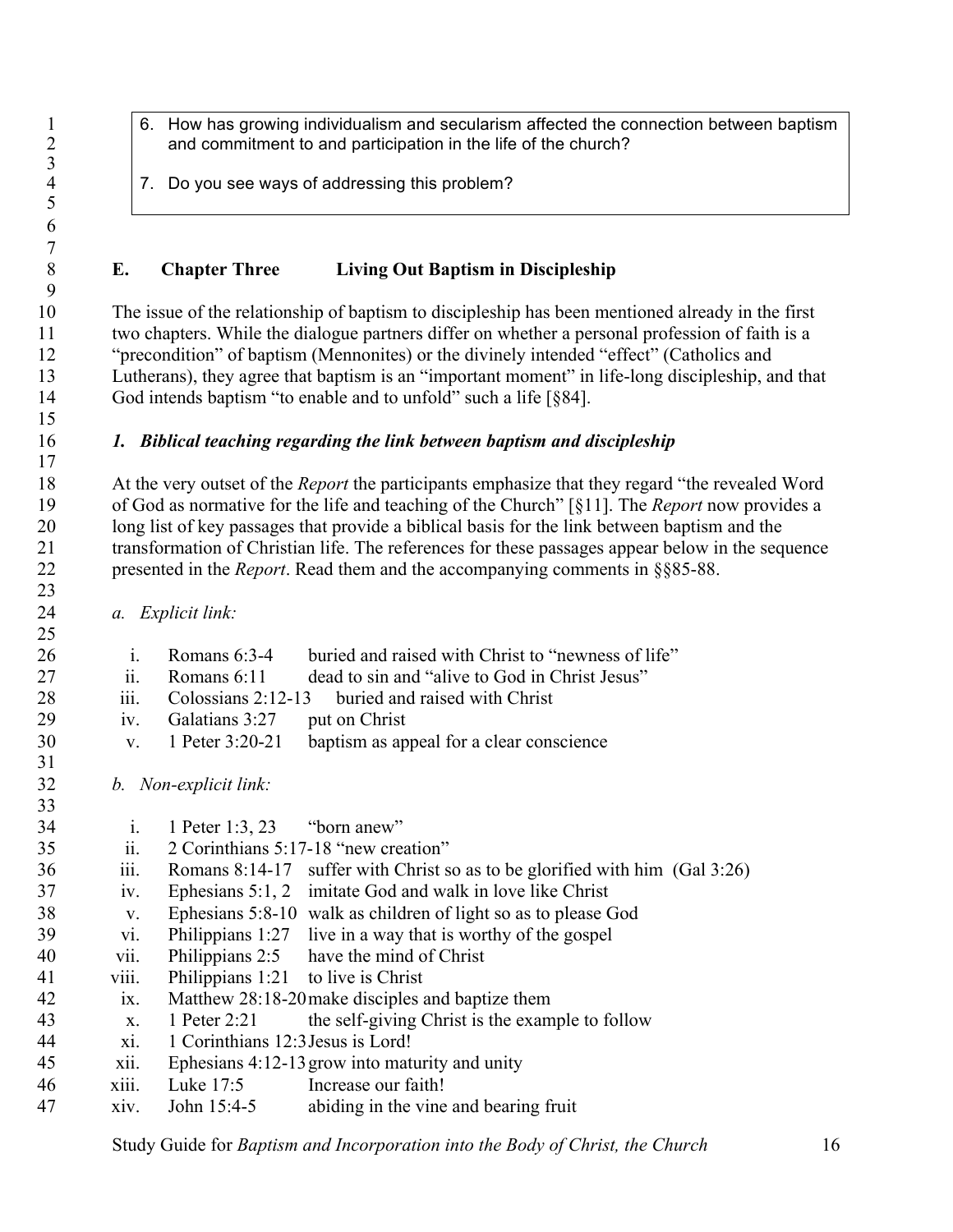- xv. Romans 7:14-15, 22-25 the struggle with sin continues
- xvi. Galatians 5:17 Spirit and flesh at war in the lives of baptized believers

 All three communions agree "that every baptized person needs to follow in the footsteps of Jesus Christ as the way of living out his or her baptism. But this only takes place together with the other members of the Christian community and, moreover, impels disciples to witness their faith to the wider world outside the visible borders of the church" [§89]. Living out baptism thus has *personal*, *ecclesial*, and *public* dimensions.

### **Questions for Reflection and Testing**

- 13 1. Which of these biblical passages have played an important role in your own baptism, or in your understanding of the meaning of baptism and your pledge to follow Jesus?
- 16 2. Which of these texts are used in your congregational or denominational setting for<br>17 teaching about baptism, or in celebrating baptism? teaching about baptism, or in celebrating baptism?
- 19 19 3. Which biblical texts would you want to add to this rich collection?

### *2. Personal Dimension of Living out Baptism in Christian Discipleship*

 All agree that a personal aspect of discipleship is joyful gratitude for saving grace and communion with God received in baptism (Phil 4:4). They agree on the regenerating power of the Spirit in a person's "life-long process of repentance, conversion, and transformation" [§90]. There are, not surprisingly, distinctive ways of understanding this personal dimension.

*a. Catholics* [§91]

 

 

 Catholics don't think of the personal Christian life or of discipleship apart from the community of faith. Baptism incorporates a person into the body of Christ, the Church. Baptism is the "gateway" or "doorway" into not only the Church but to the sacraments it celebrates. Baptism, confirmation and the Eucharist are the three "sacraments of initiation."

 Discipleship means, first of all, receiving those sacraments. Discipleship includes also the sacraments of confession and anointing of the sick, which address the vulnerabilities of disciples to sin and brokenness. Living out baptism means "preparing oneself, with the help of God's grace, to receive the sacraments in such a way that one is open to be transformed by their divinely promised effectiveness."

 Secondly, Catholics stress the importance the "life-long endeavor" of "formation." The baptized are discipled, taught, and formed in and through liturgy, preaching, Eucharist, catechesis, Bible study, seminars, prayer groups, and pilgrimages. These enable believers to respond faithfully to the "universal call to holiness," what Mennonites call "sanctification."

 Thirdly, Catholics claim that "baptism associate[s] the baptized person with the *tria munera* or threefold office of Christ as prophet, priest, and king. Living out baptism means, therefore, witnessing to the word of God (prophet), offering one's life as a spiritual sacrifice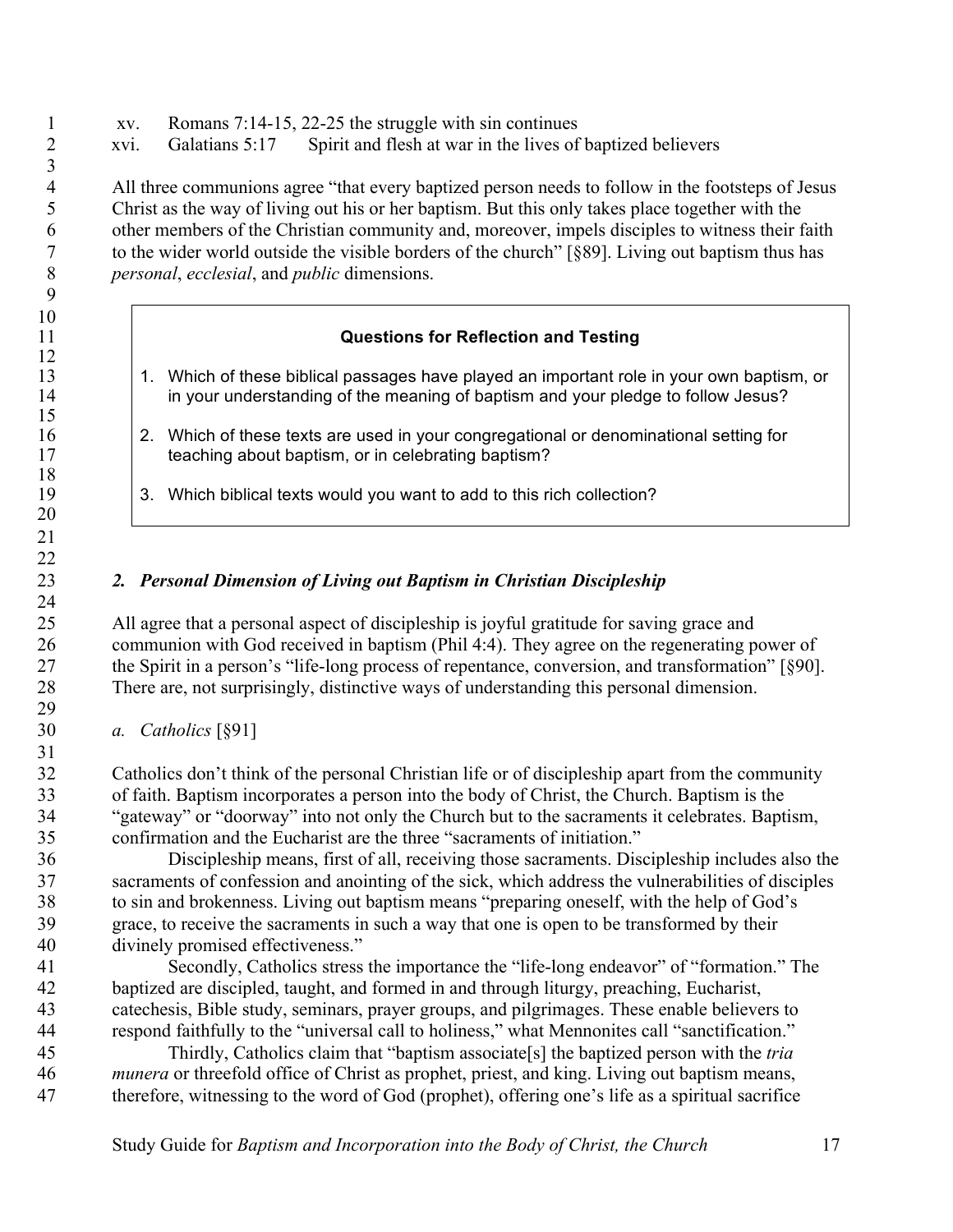(priest), and promoting in society the reign of God (king)." This implicates the disciple in the mission of evangelism, both internally in building up the body of Christ and externally in both speaking to the "ills of society" and in "inviting others to faith in Jesus Christ."

# *b. Anabaptists/Mennonites* [§§92, 93]

 

 $\frac{42}{43}$ 

 Anabaptists understand living out baptism in discipleship as "learning from and walking in the way of Christ," or "following Jesus" [§92]. While attention is often drawn to Jesus' teaching in the Sermon on the Mount (Matt 5-7 [and Luke 6]), the *Schleitheim Confession* of 1527 already made clear that this means to "walk in the resurrection of Jesus Christ" with the "wish to be 11 buried with Him in death," making clear the connection between discipleship and baptism. Living out baptism means surrender to Christ, to his way and his teaching, to the point of giving one's life, the "baptism of blood." "The goal of post-baptismal discipleship, rooted in ethical and doctrinal teaching, is for believers to take the call of Christ so seriously that they would be willing to face torture and death" [§93].

 Echoing the Catholic emphasis on formation, Mennonites speak of "preparation" already prior to baptism, so that candidates for baptism can be instructed in the meaning of salvation, conversion, the Biblical story, the Anabaptist tradition, and especially what being a follower of Jesus in the world. Candidates for baptism learn what it means both to receive and offer congregational counsel and correction, and to practice mutual care for each other. Such instruction is life-long, communicated through worship, Lord's Supper, and other forms of community life and celebration [§93].

# *c. Lutherans* [§94]

 The "promise of God's grace alone" (*sola gratia*) shapes the Lutheran way of understanding what it means to live out baptism in discipleship. It means, first, life-long listening for God's gracious word in sermon, study, and catechesis, and receiving grace repeatedly in the Lord's Supper. Grace cannot be earned, but it is the "source of good works by which the believer responds to the love of God and serves God and the neighbor without the self-centered intention of earning grace and righteousness" [§94].

 Notably, the Ten Commandments figure prominently in Lutheran catechisms, obedience to which is the "fruit of faith." This exceedingly high standard of behaviour serves to confront the believer with the need to return again and again to the grace first offered in baptism.

 Like Catholics and Mennonites, Lutherans speak explicitly about the priesthood of all who have been baptized, which means that the baptized engage in bringing the gospel to others, and in bringing the concerns of others to God in prayer. As for Catholics and Mennonites, living out one's baptism may involve the sacrifice of both time and life.

# **Questions for Reflection and Testing**

 Among Mennonites discipleship refers to faithful behaviour as baptized believers. For Catholics and Lutherans it leans more toward "learning," being discipled in what it means to 45 | live out baptism in one's personal life.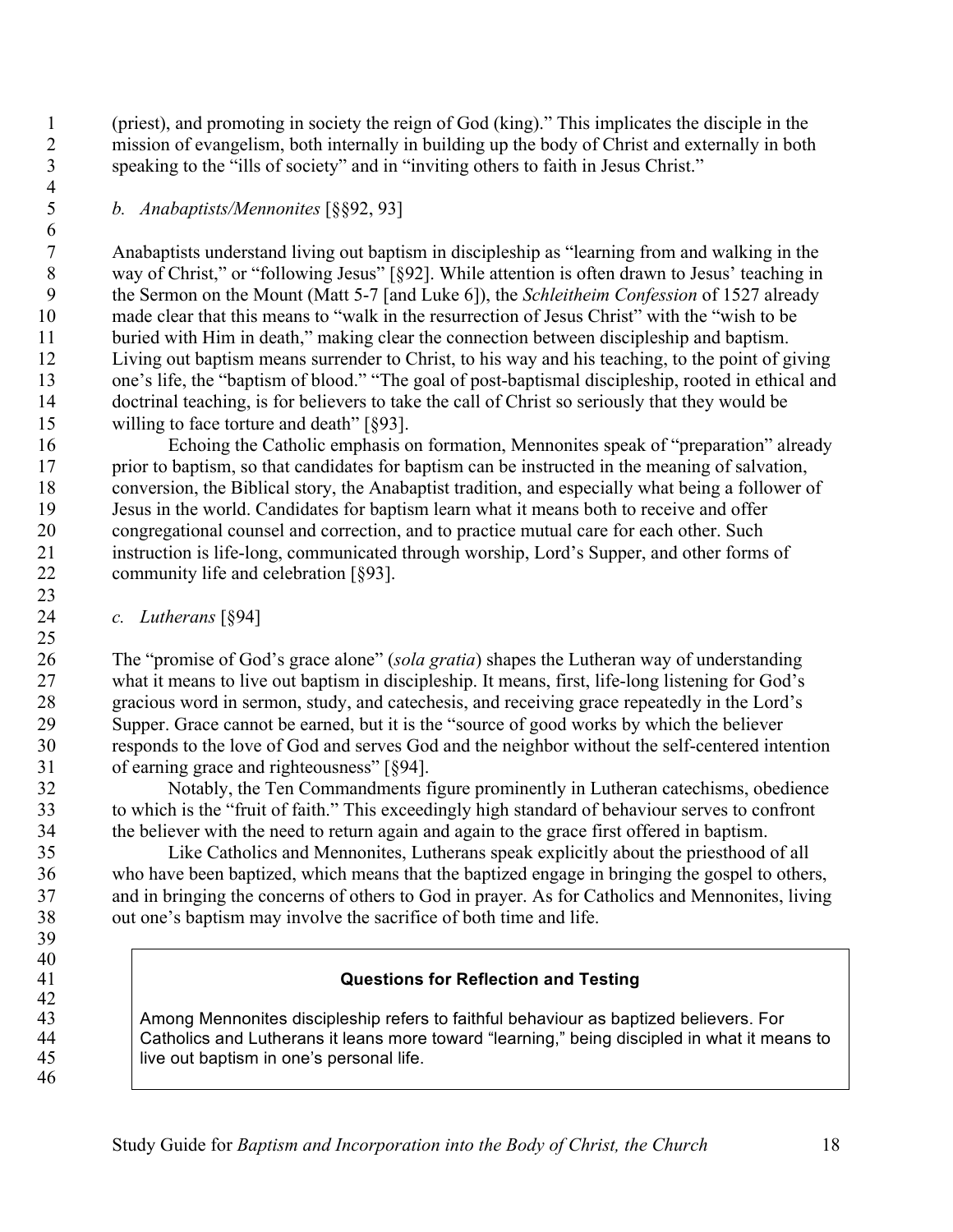- 1. Do you see aspects of Catholic "formation" or Lutheran "remembering the promise"<br>2. Mennonites might learn from? Mennonites might learn from?
- 4 2. How much does Mennonite preparation in catechism and teaching, both before and after<br>5 baptism, include learning about the patience, forgiveness, and suffering love required for 5 baptism, include learning about the patience, forgiveness, and suffering love required for<br>6 living in the body of Christ? living in the body of Christ?
- 8 3. Does the early Anabaptist emphasis on the "baptism of blood," that is, the potential cost of one's life for following Jesus, ring true for your setting and your experience of 9 of one's life for following Jesus, ring true for your setting and your experience of<br>10 baptism? Do you observe such sacrifice among Christians elsewhere in the worl baptism? Do you observe such sacrifice among Christians elsewhere in the world?
- 12 4. Did your baptismal preparation include the sense that you were not only pledging 13 yourself to discipleship and to the church, but also to participation in the mission of the church?
- 16  $\vert$  5. What do you think has been the biggest and potentially most costly challenge you said 17 ves to at the time of your baptism?

# *3. Ecclesial Dimensions of Living out Baptism*

 All three communions view the body of Christ to be the place and context in which baptism is lived out. This happens through discipleship nurtured by rites (sacraments/ordinances), teaching and preaching, and by mutual accountability and correction the community provides [§95].

 All three communions also admit humbly that there is often a lamentable "gap" between theology and practice [as explored already in §§79-82]. The "ecumenical imperative" of working towards reconciliation and unity of communions—the drive behind this trilateral dialogue—is an expression of this humility and repentance.

*a. Anabaptists/Mennonites*

 For Anabaptists the "rule of Christ" in Matthew 18:15-20 has played a central role in the discipleship nurtured in the congregation of believers. When Mennonites insist on an "ecclesiology of the visible church" it is to that tangible community of mutual accountability they point. Particularly relevant in a time of migration, racism, and struggles over diversity, baptism initiates a believer into a "new people" that transcends nationalism, gender, and social status, among others. [§96].

 In order to emphasize the importance of the communal nature of discipleship growing out of baptism, Mennonites make a stark claim:

 [T]here is no private salvation; it happens in the fellowship of believers. The vertical and the horizontal dimensions of salvation do not exist independently from each other. There is no peace with God without peace with sisters and brothers, no fellowship with God without sharing of possessions, no divine forgiveness without willingness to forgive human offenders. [§97]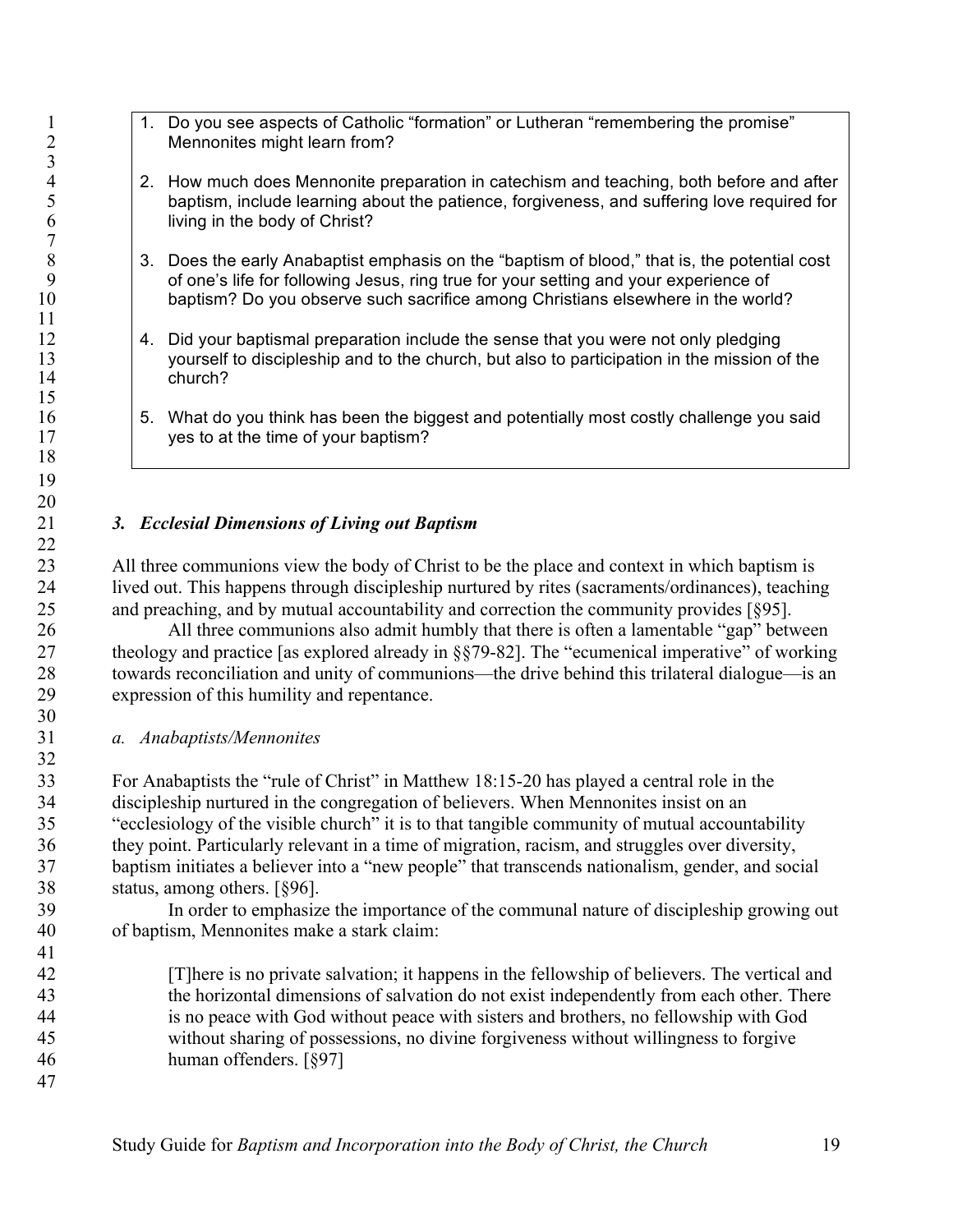Whereas mutual accountability can at times seem punitive, and while it might find expression in exclusion, "[t]he purpose of accountability is to heal and restore through repentance and not punish or condemn" [§97].

# *b. Lutherans*

 Perhaps the most important "living out" of baptism is trust—faith in the One who offers the word of promise and gives himself in baptism. But to learn who that One is requires the nurture of godparents, catechetical instruction, and participation in worship. These serve to lead the child to being able to confirm their trust and commitment to living out that faith within the life of the 11 church. The rite of confirmation, introduced in the  $18<sup>th</sup>$  century, serves as that mile stone [§98].

 Once confirmed, baptized persons are able to receive Holy Communion, and are also eligible to serve as godparents and in the *presbyterium* (as an "elder") of congregation and synod. In order to fully participate in that "priesthood of all," there should be "continuous formation," so as to "become knowledgeable about right preaching and the administration of the sacraments, and about the right practice of *diakonia* and pastoral care in the church" [§99].

 Lutherans recognize, as do Mennonites and Catholics, that to be confirmed to such a life can have "far-reaching consequences," as it did, for example, for those who chose confirmation over membership in youth movements during the Hitler or East German communist eras [§100].

### *c. Catholics*

 Baptism takes place within the "catholic" (universal) community of the Church, founded by Christ. This community is led by the successors of the apostles Christ chose, in turn led by the successor to Peter, the pope. Baptized persons practice or live out baptism within that community in a variety of ways.

 First, "[a]bsolutely essential for living out one's baptism" is regular participation in the Eucharist, "the source and summit of the life of the church" [§101].

 Second, giving further structure and vibrancy to Catholic life is liturgy more generally, including the liturgical year in which the communion of the saints is recalled for inspiration and direction.

 Third, formation is critical for the living out of baptism, whether in the family as "domestic church" or in the "pouring out of the Spirit" in confirmation. This includes the official teaching of the bishops and participation in synods or gatherings for strengthening of faith. Catholics recognize in believers the "*sensus fidei* or *supernatural instinct*" [§101], a gift the Spirit gives believers in order to participate in the "discernment of the direction in which the Church is called to advance" [§101]. (Mennonites will recognize something akin to their idea of the "community discernment" or "hermeneutical community.") Lastly, discipleship means participation in the internal life of the church, but also in its outreach.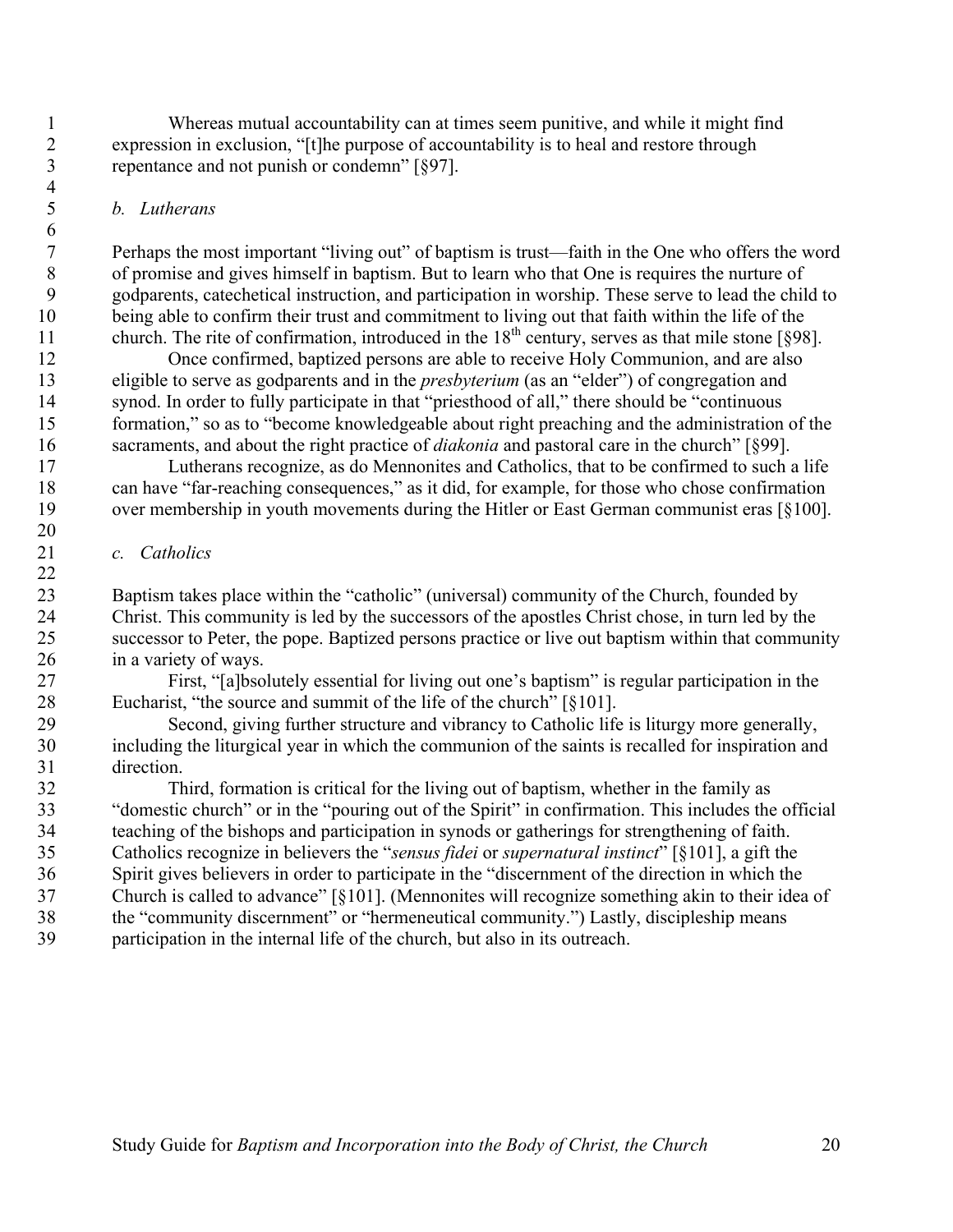### **Questions for Reflection and Testing**

- 1. Mennonite reflections on "ecclesial dimensions" restrict themselves here mostly to the mutual accountability captured in Matthew 18:15-20.
- <sup>7</sup> 2. What in your experience of both baptismal preparation and congregational living out of baptism resonates with your experience and conviction? Are there dimensions missing 8 baptism resonates with your experience and conviction? Are there dimensions missing<br>9 from the Mennonite presentation? from the Mennonite presentation?
- 11 3. Does the insistence that for Mennonites there is no "private salvation" ring true in your experience?
- 14 14 Given what you see in reflections of the other two communions, are there aspects that could deepen and enrich Mennonite understanding? could deepen and enrich Mennonite understanding?

#### *4. Public Dimensions of Living out Baptism*

 All three communions recognize the connection between baptism and Jesus' proclamation of the "kingdom" or "reign of God" (Luke 4). The public dimension of discipleship means

 participating in the mission of reconciliation, justice, and peace inaugurated by Jesus, inviting our contemporaries to come to know Jesus Christ and experience the joy of faith in him and in his message. It means witnessing, by word and action, to the truth and goodness of the Gospel in the public square. [§102]

 There is increasing awareness in all three communions that this includes care of creation. It also includes awareness that public witness to and participation in God's kingdom might well be met by sometimes fierce resistance (Matt 5:10-12), which might well lead to the "baptism of blood," experienced by all three communions. We might thus speak of an "ecumenism of the martyrs" who serve as a summons to ever deeper unity within the suffering body of Christ [§102].

 Such agreement notwithstanding, there are distinct emphases each communion brings which have at times been major sources of controversy and division.

#### *a. Lutherans*

 Lutherans view the Christian life as lived out in "three estates of society: family, government, and church" [§104]. Luther famously defined the relationship between church and state in his doctrine of the "two kingdoms" or "two realms." He was motivated by the desire to free the church to fulfill its specific calling to serve the world, namely, through preaching the gospel. The state, also an "instrument of God's love and providential will, [...] is responsible for safeguarding order, peace and justice in society. The two realms are not opposed, but complement each other" [§105]. These have been balanced in various ways since the Reformation.

 Lutherans recognize that a rigid application of this doctrine has led to "unconditional adoption" of political conditions and demands of the state, with sometimes terrible 48 consequences, especially in the 20<sup>th</sup> century. They point out, however, that even the *Augsburg*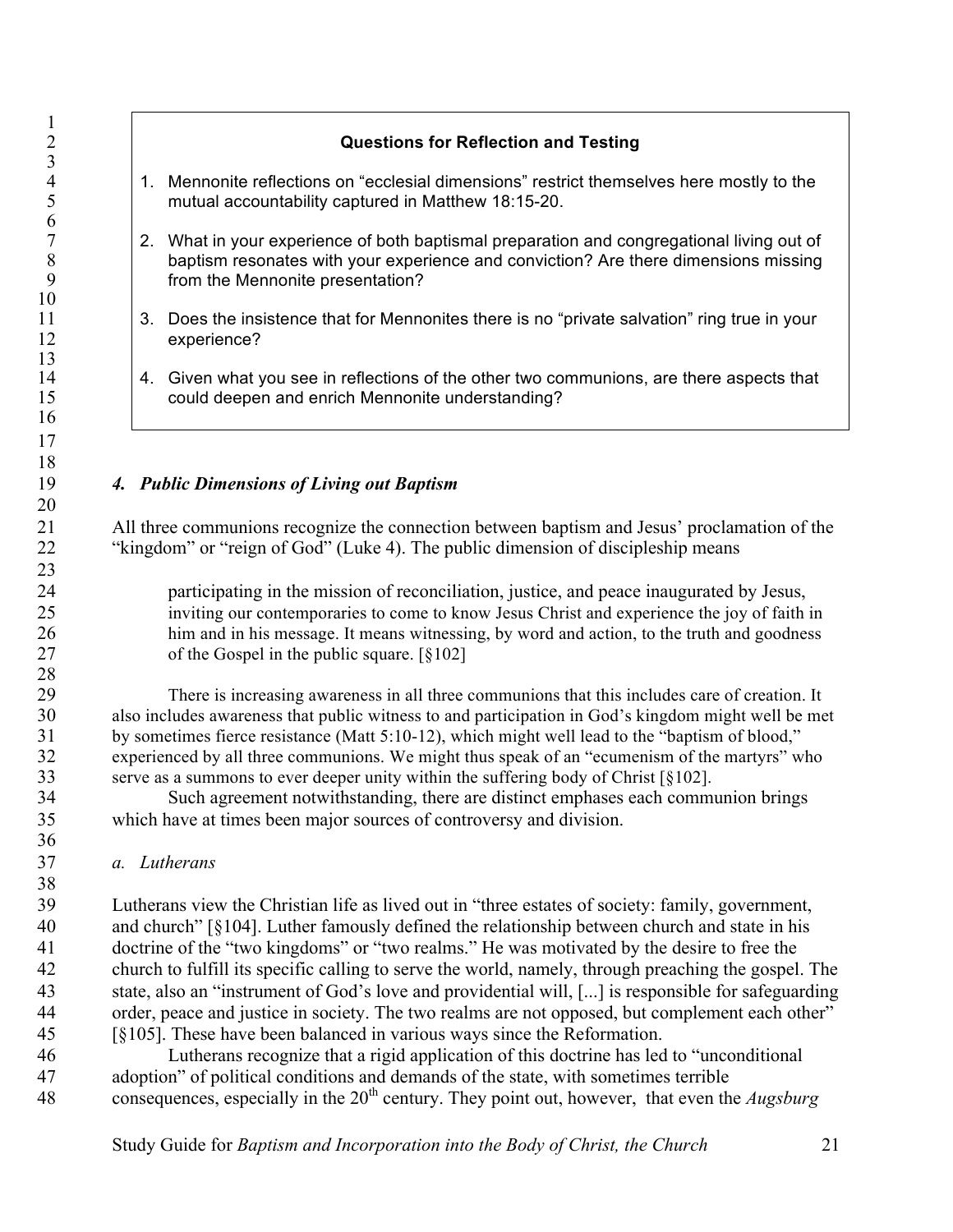*Confession* places the call to obedience to magistrates and laws alongside Acts 5:29 (obeying God rather than human authorities when they are in conflict) in order to identify the limits of such obedience [§106].

 Lutherans point out that the Lutheran World Federation was established in 1947 in the aftermath of WWII precisely to set a new tone as a global communion. The Federation sought to address the call to discipleship in the public sphere and to join the proclamation of the gospel with advocacy for justice and peace [§104].

*b. Catholics*

11 Drawing on a growing body of social teachings since the  $19<sup>th</sup>$  century, including recent Vatican documents, Catholics stress the importance of the relationship between baptism and public engagement. Discipleship means solidarity with all of suffering humanity. "Basing these principles on the dignity of each person, [Catholics] emphasize the importance of fostering the common good and the universal destination of goods which have been bestowed upon all of 16 humanity by the creator" [§107]. In addition to "solidarity," they speak of "subsidiarity." This means that how solidarity is lived out in discipleship is to be decided at ground level by disciples engaged in the various spheres of public life. They point to Pope Francis' attempts to shift from being a powerful institution to become a "church of the poor." He speaks of the church as a "field hospital," caring for the poor and wounded [§107].

 This teaching has found expression in countless individual acts, but also in groups and movements, schools, and hospitals, both local and global. This does not obscure the failures to live up to the rich tradition of social teachings.

*c. Anabaptists/Mennonites*

 Mennonites stress the way in which the church is to be a "new community" that models God's intended future in and for the world. The church is not an end in itself, but a divine creation to serve the *missio Dei*, the "mission of God" to renew the world. While membership in the church is "the gift of belonging given in baptism," members become a part of this peacemaking mission of God [§108].

 The historic stance of nonresistance and nonviolence is to be placed into this context. "It is part of the new way of ordering human relationships under the new covenant. [...T]he missionary function of the church is to extend forgiveness, reconciliation, and healing beyond itself. [...] The pursuit of peace is an eschatological anticipation of the kingdom" [§108]. To quote from one of the Mennonite confessions,

 peace with God includes a commitment to the way of reconciliation modeled by the Prince of Peace. […] The people of God join in the struggle for justice, yet are prepared to suffer persecution, knowing that sin, guilt and death will not prevail. [§108]

 

- 
- 

# **Questions for Reflection and Testing**

 Lutherans stress the doctrine of "two kingdoms" or "two realms" of church and civil authority 46 as both blessing and historic challenge not to let the church slip into subservience to the state. Catholics stress the growing tradition of social teaching, pushing the Church toward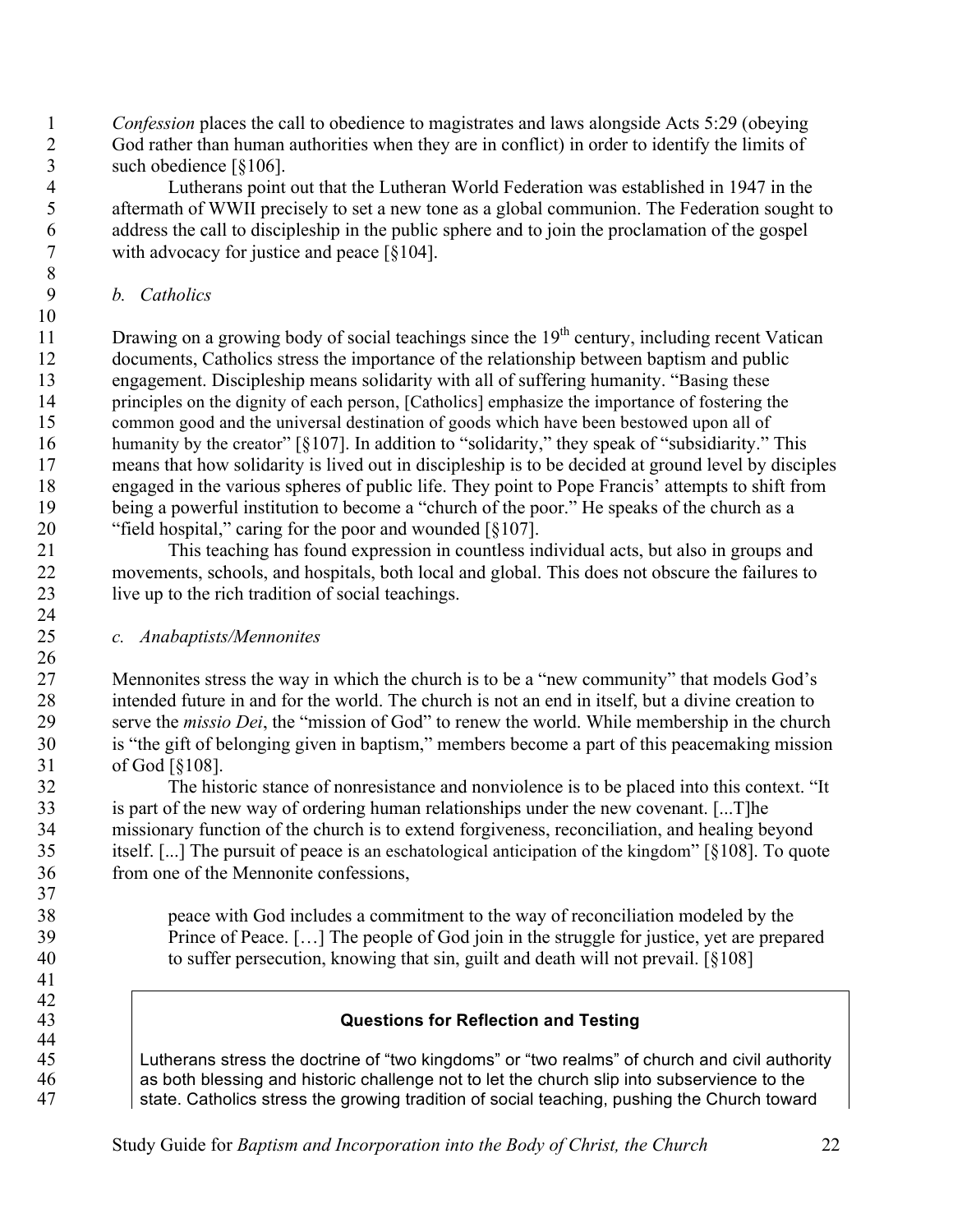1 the poor and the marginalized. Mennonites stress the call to reconciliation and peacemaking. peacemaking.

- 4 1. Is there a difference in the basis each of the communions has for its convictions and<br>5 practices? Historic teaching, doctrines, Bible? practices? Historic teaching, doctrines, Bible?
- <sup>7</sup> 2. What have Mennonites learned from the other traditions for their own living out of<br><sup>8</sup> baptism in the public sphere? Which persons or movements have they learned fro 8 baptism in the public sphere? Which persons or movements have they learned from or<br>9 been inspired by? Where have they have they worked together with Catholics and been inspired by? Where have they have they worked together with Catholics and Lutherans?
- 12 3. Are there ways in which Mennonites have fallen short in their presence and witness in 13 the public sphere, as the Lutherans readily confess about themselves?

# *5. Differing and Diverging Emphases*

 While all three communions agree that baptism must find expression in faithful public engagement, they do not always agree on what such "authentic discipleship" or "following Jesus" means practically. All three also agree on the importance of a conscience "formed in fidelity to the Gospel" [§109]. But the "ecclesial discernment of our churches," that is, the long traditions of interpreting the relationship of the church to the world, have resulted in "incompatible conclusions" [§111]. In addition, many members of all three communions do not live in accordance with the "ecclesial discernment" of their own traditions [§110].

 Most glaring are disagreements on whether the church should adopt strict pacifism in all circumstances, or whether the church should sanction same-sex unions [§111]. To be sure, these disagreements, especially the latter, are perhaps greatest within communions rather than between them. Addressing these specific matters was not part of the mandate of this dialogue, but the Report asks whether there might be ways forward other than agreement on them:

- a. Can churches seek ways to collaborate where they do find agreement?
- b. Can churches acknowledge that those they disagree with are nevertheless attempting to seriously live out their baptism?
- c. Is there openness to consider that some differences might be a God-given diversity, intended to enrich the body of Christ? [§112]

 The conversation partners conclude this chapter with hope that the diverse ways of living out baptism, rooted in a shared faith in Christ, and aided by the Spirit, might lead to an "exchange of gifts."

 $\frac{3}{4}$ 

 $\frac{6}{7}$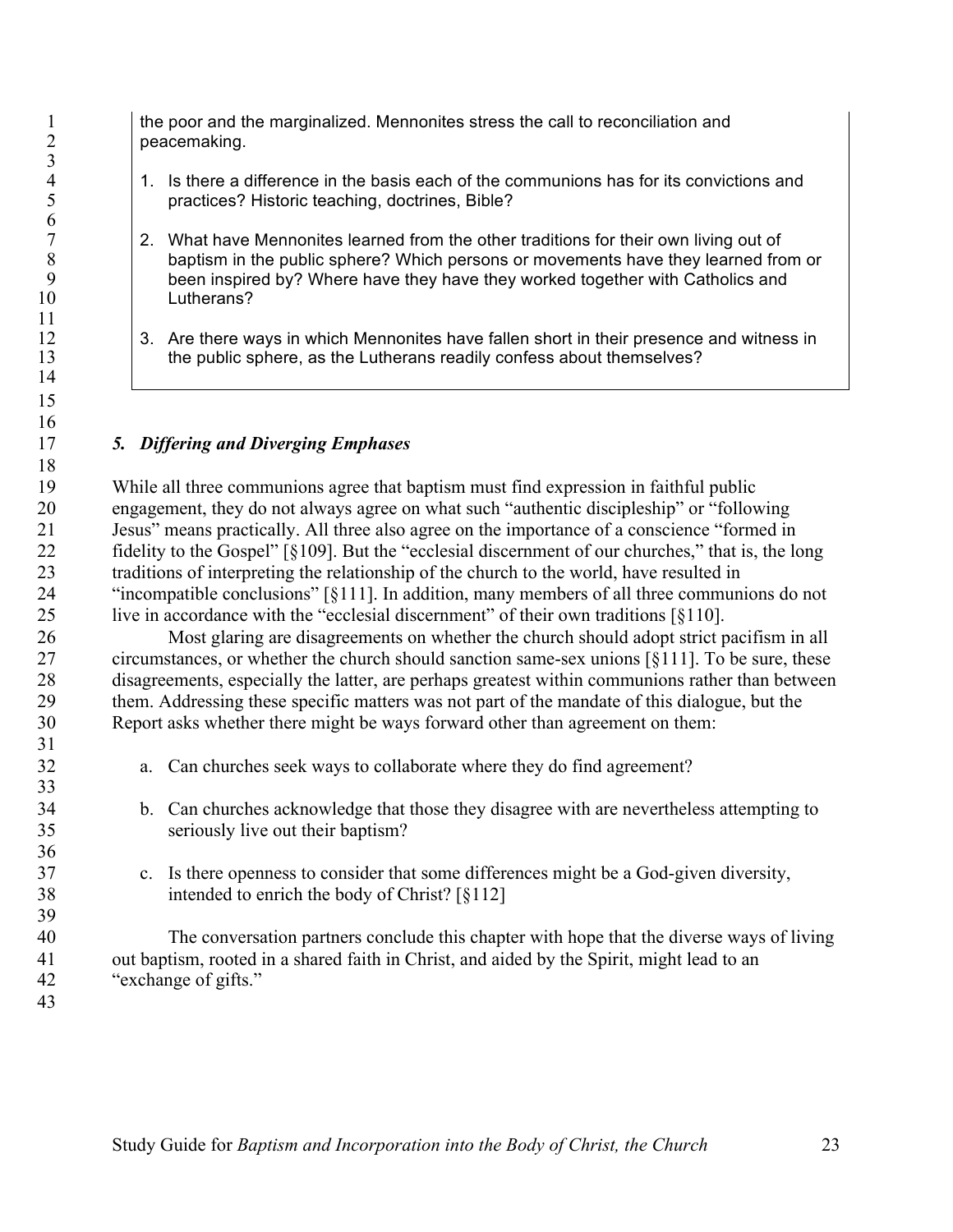# **Questions for Reflection and Testing**

- 1. Can you as an Anabaptist Mennonite say "Yes" to these questions?
- 6 2. As one committed to nonresistance and nonviolence as faithfulness to Christ can you<br>
see the taking up of arms or obedience to the demands of the state as part of God-giv 7 see the taking up of arms or obedience to the demands of the state as part of God-given<br>8 diversity, as an "authentic" form of discipleship? diversity, as an "authentic" form of discipleship?
- 3. Might you say yes to the questions the *Report* poses above, but still wish to keep open a 11 loving and respectful dialogue on differences that need to be wrestled with? Might that 12 honour the differences within the communions on the matter of arms-bearing, for example?

#### **F. Conclusion**

 The *Report's* "Conclusion" is really a chapter that could have been given the title "Convictions, Gifts, Challenges, and Considerations." Having listened carefully and respectfully to each other, Mennonite, Catholic, and Lutheran participants in these conversations restate their convictions and acknowledge both the gifts and the challenges they have each received from the others, concluding with matters they wish to put to their own churches "for consideration."

 "Only our churches themselves can determine whether and how their theology and practice of baptism may call for renewal and have an impact upon the ultimate goal of responding to the Lord's will for unity (see John 17:21)." [§114]

 This is important. The conversation partners do not understand their task to "solve" or "settle" differences, nor to determine direction for the future. Instead, they are putting forward the fruit of their conversations for testing and evaluation by each of the communions. While the *Report* itself is quite succinct, here is a summary in point form for ease of oversight.

#### *1. Concluding Mennonite Reflections*

#### *a. Convictions Held*

#### We believe that —

- i. the church is a "hermeneutical community," receiving the wisdom of the Spirit, interpreting the Scripture together as those without political power [§116];
- ii. the church is a "web of relational communities," congregations where mutual accountability and ministry happen and baptism is lived out [§117];
- iii. baptism on confession of faith is the biblical and apostolic norm [§118];
- iv. the Sermon on the Mount gives guidance for private, ecclesial, and public living out of baptism;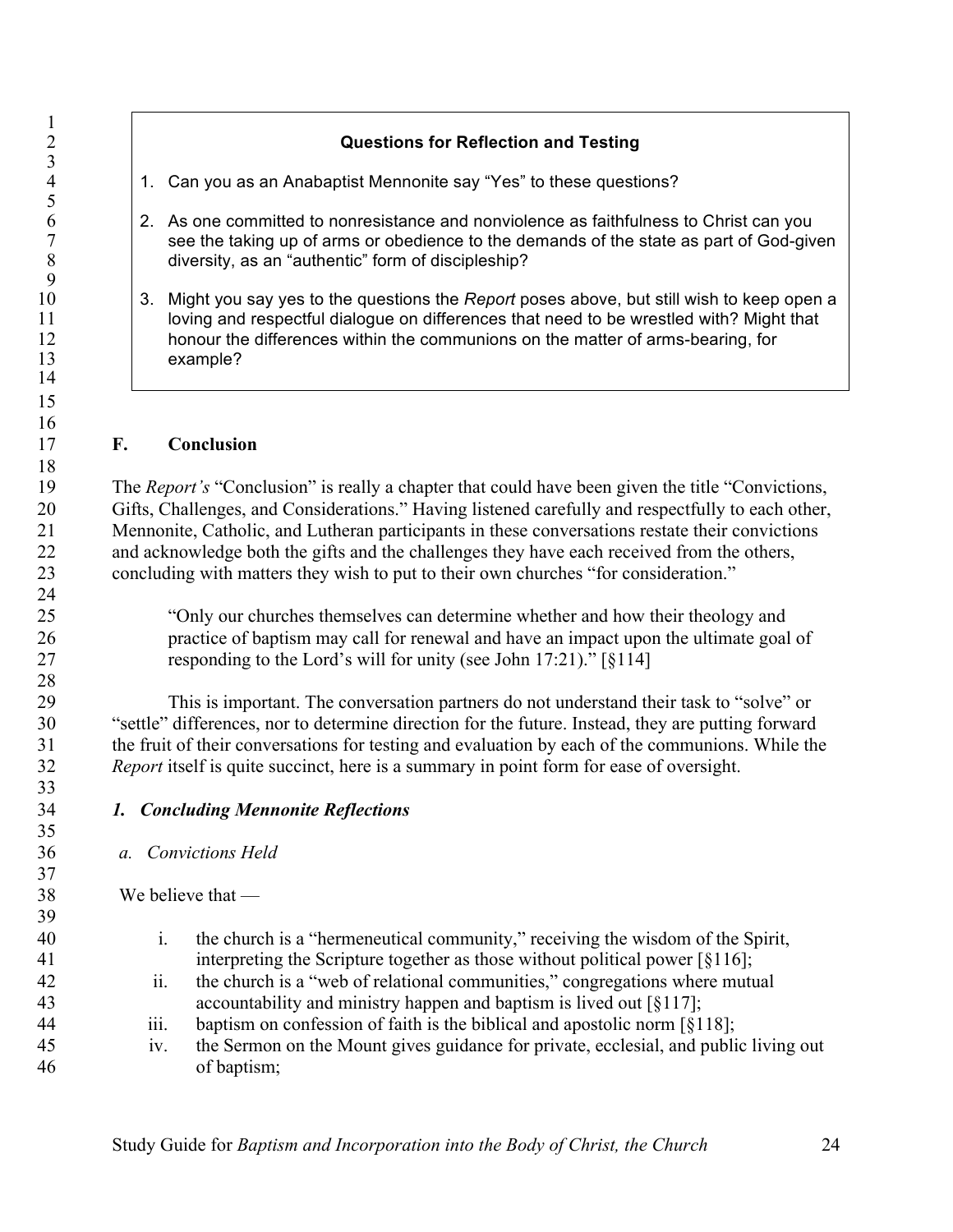v. Jesus inaugurated the Kingdom of God which makes such discipleship possible with the sustaining power of the Spirit. Nonviolent peacemaking is seen by most Mennonites as "essential to grasping and living this new reality" [§119].

#### **Questions for Reflection and Testing**

9 1. Do these statements capture your sense of what Anabaptists/Mennonites believe with 10 respect to baptism and its implications?

12 2. Do they reflect Mennonite convictions of what happens in baptism?

14 3. Does singling out the Sermon on the Mount reflect Mennonite theology and ethics in 15 vour church setting?

 4. Does highlighting nonviolent peacemaking as "essential" risk marginalizing evangelism 18 and church planting?

20 5. What does your church consider "essential" to living out baptism? Are "Anabaptist"<br>21 emphases among these essentials? emphases among these essentials?

*b. Gifts Received*

- i. Gratitude that dialogue has been possible and fruitful through the gifts of trust and patience [§120].
- ii. Realization that many historic prejudices were never or are no longer true [§121].
- iii. Realization that we share a Trinitarian and Christocentric faith and its expression in discipleship [§121].
- iv. From Catholics the indispensability of the recipient's faith for the fruitful reception of a sacrament, and that the saving power of the Spirit is not limited to baptism [§122].
- v. From Lutherans to see discipleship as grateful response to grace [§122].
- vi. Shared emphasis with Catholics and Lutherans on the primacy of the Bible [§122].
- vii. Deep understanding among Catholics and Lutherans of the relationship of tradition to Scripture [§122].

#### viii. Shared hope regarding the nurture and instruction of children expressed in Mennonite child dedication and instruction in church and home, and in Catholic and Lutheran baptism of infants and their ongoing nurture and formation [§123].

  $\frac{6}{7}$ 

 $\frac{19}{20}$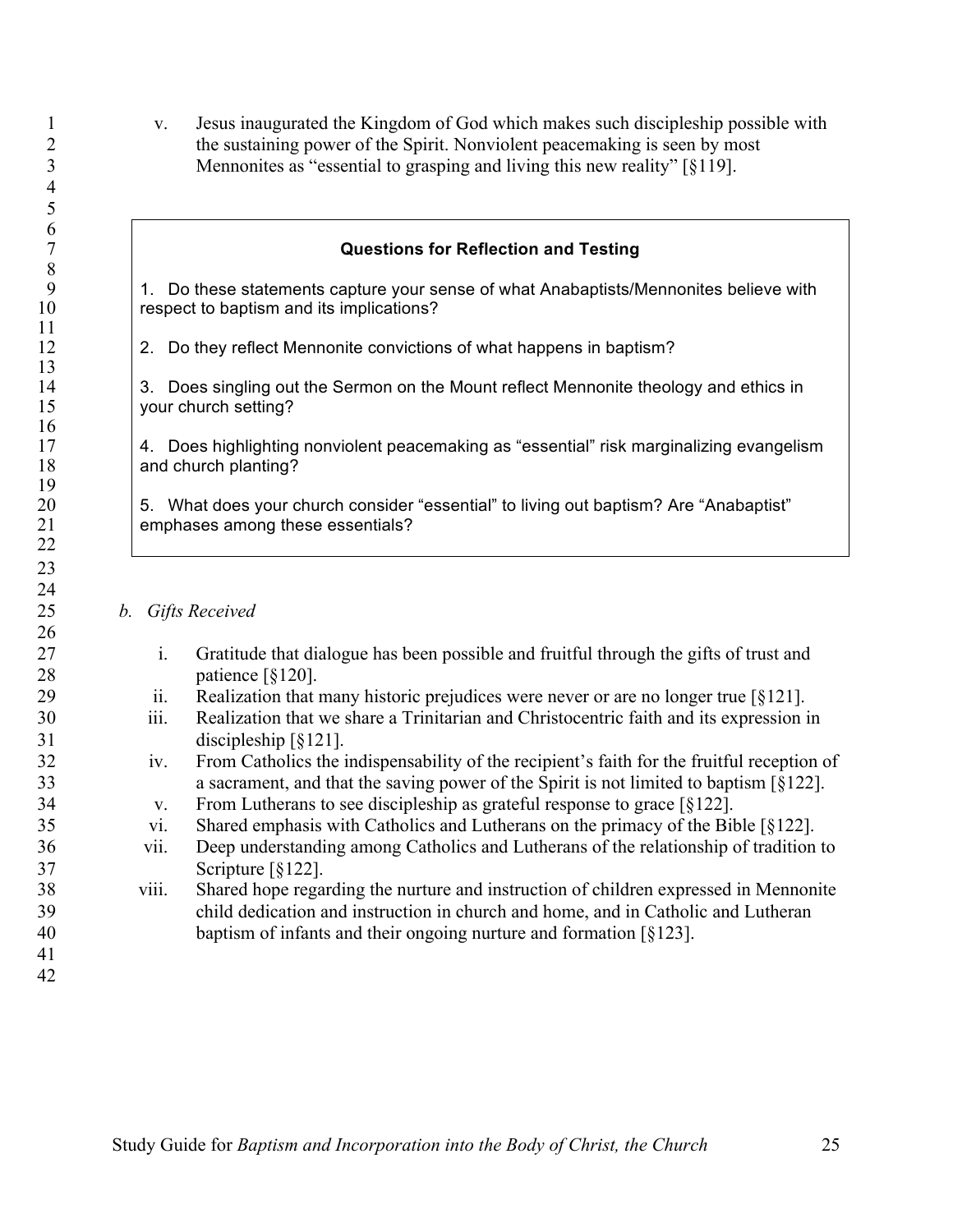|                 | <b>Questions for Reflection and Testing</b>                                                                                                                                                |
|-----------------|--------------------------------------------------------------------------------------------------------------------------------------------------------------------------------------------|
|                 |                                                                                                                                                                                            |
| 1.              | For which "gifts" are you especially grateful?                                                                                                                                             |
|                 | 2. What have you learned in studying this Report that you would want to add to this list of<br>gifts?                                                                                      |
| $\mathcal{C}$ . | <b>Challenges Accepted</b>                                                                                                                                                                 |
|                 | Mennonites are challenged to $-$                                                                                                                                                           |
|                 |                                                                                                                                                                                            |
| i.              | see commitment to unity as integral to church and mission, rather than as a threat to<br>faithfulness $\lceil \S 124 \rceil$ .                                                             |
| ii.             | recognize the pain of infant-baptizing churches when Mennonites baptize those already<br>baptized as infants, which they take as invalidating that baptism $\lceil \S 124 \rceil$ .        |
| iii.            | learn what a faithful practice of "reconciled diversity" means in practice, that is, holding<br>"divergent realities" in unity, such as deeply held but divergent views of baptism [§125]. |
| iv.             | acknowledge that baptism of infants is not tied to the rise of the state church, and that                                                                                                  |
|                 | baptism upon confession of faith remained "dominant" long after the establishment of a<br>Christian social order, often practiced alongside infant baptism $\lceil \S 126 \rceil$ .        |
| V.<br>vi.       | strengthen our understanding of the relationship of conversion and baptism [§127].<br>not allow the Anabaptist emphasis on human participation in conversion and baptism                   |
| vii.            | "overshadow" the divine initiative of grace [§128].<br>give greater and deeper attention to preparation of persons for baptism and to make                                                 |
| viii.           | "remembrance" of baptism central to life-long discipleship [§129].<br>formulate a fuller theology of the child, which would enrich child and parent dedication                             |
|                 | and subsequent nurture $\lceil \S 130 \rceil$ .                                                                                                                                            |
|                 |                                                                                                                                                                                            |
|                 | <b>Questions for Reflection and Testing</b>                                                                                                                                                |
| 1.              | Which on this list of "accepted challenges" is most important in your experience?                                                                                                          |
| 2.              | Which challenges would you be most cautious to "accept?"                                                                                                                                   |
| 3.              | Might one challenge be for Mennonites, who have placed great emphasis on the local<br>congregation, to more fully see themselves and others as parts of a highly diverse                   |
|                 | universal body of Christ?                                                                                                                                                                  |
| 4.              | Might another challenge be to acknowledge that Anabaptist/Mennonite convictions<br>regarding baptism have often been betrayed by Mennonites themselves in various                          |
|                 | ways—not recognizing other modes of baptism, treating it as a rite of passage for young<br>people, etc.?                                                                                   |
| 5.              | What challenge would you want to add to this list?                                                                                                                                         |
|                 |                                                                                                                                                                                            |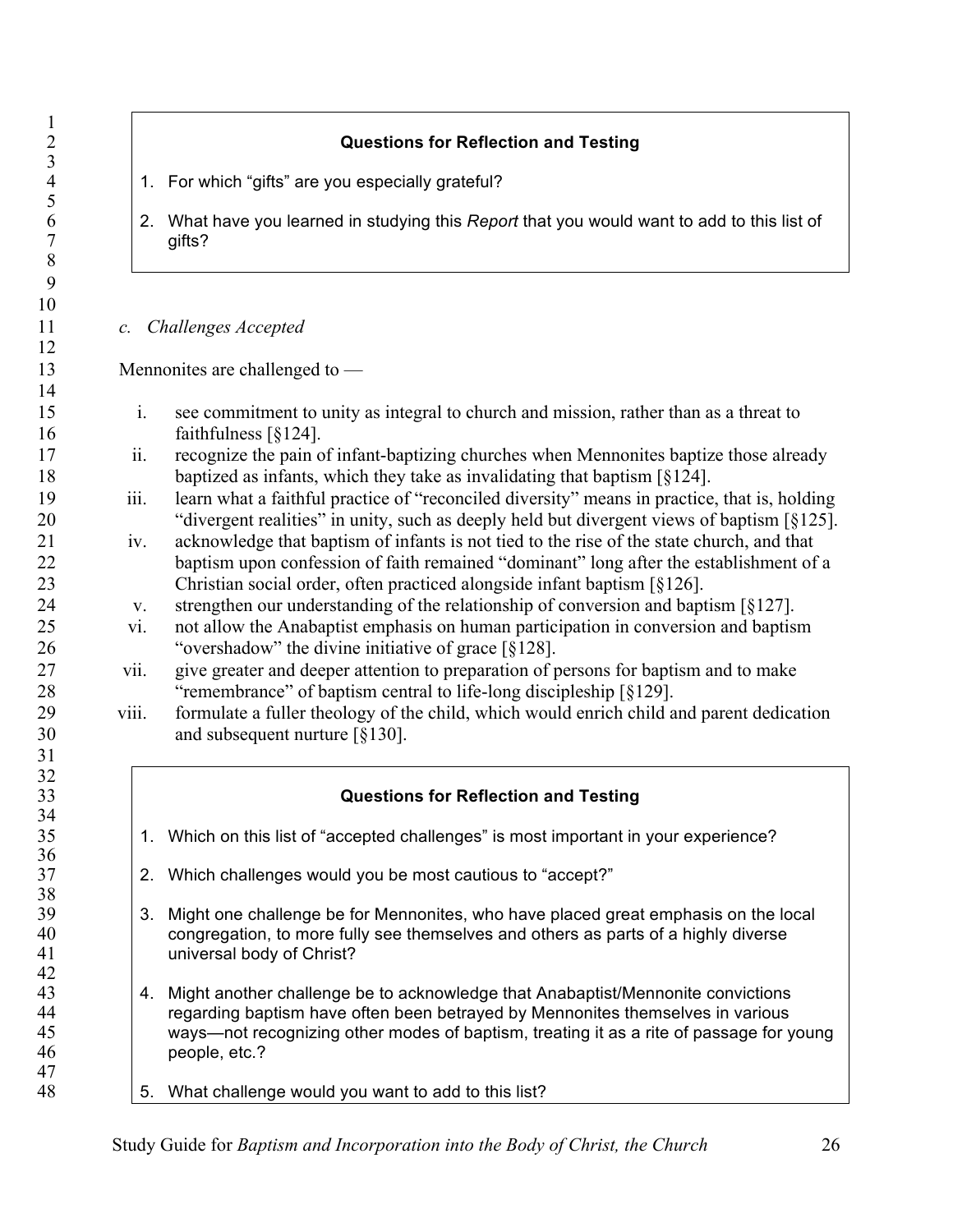### *d. For Consideration*

 For most of the churches in the MWC, this may be the most challenging section of the *Report*. The Mennonite representatives to the dialogue begin with a number of affirmations:

- i. Affirmation of "historic belief" that baptism of believers is the New Testament norm 8 [§131].
- ii. Respect for the theology that links infant baptism "integrally" to personal confirmation 10 of faith and continuing life of discipleship [§131].
- iii. Affirmation of the oneness of "the body of Christ in Trinitarian faith lived out through trust in and obedience to Jesus Christ," a oneness greater than disagreements over baptism [§132].
- iv. Based on the affirmations above, Mennonite representatives invite our churches to "consider" the following points.

 (They are succinctly stated and given here exactly as they are in the *Report* [§133], except that they are numbered rather than bulleted for ease of reference.)

Churches are asked to consider —

- *1. receiving members from infant baptism churches on the basis of their confession of faith and commitment to discipleship without repeating the water rite. If the candidate requests rebaptism a process of discernment prior to her/his reception should include conversation between the candidate, the church of origin, and the receiving church in respect for one another and unity in the body of Christ;*
- *2. honoring the nurturing that candidates received toward Christ in their church of origin (where that is the case);*
- *3. asking all members, including those now being received, 1) to affirm our theological-ecclesiological interpretation and practice of baptism and 2) to respect those churches which practice baptism into a life of faith and discipleship differently as brothers and sisters in the one body of Christ;*
- *4. enriching (or developing) practices of thanksgiving and blessing of newborn children and their parents as well as committing local congregations to nurture and care for them;*
- *5. providing occasions for all members to "remember their baptism" and renew their baptismal commitments in both congregational and interchurch settings;*
- *6. calling for collective and individual soul searching as to why it has been so difficult for us to hold together the quest for purity and the quest for unity, among ourselves and with other churches.*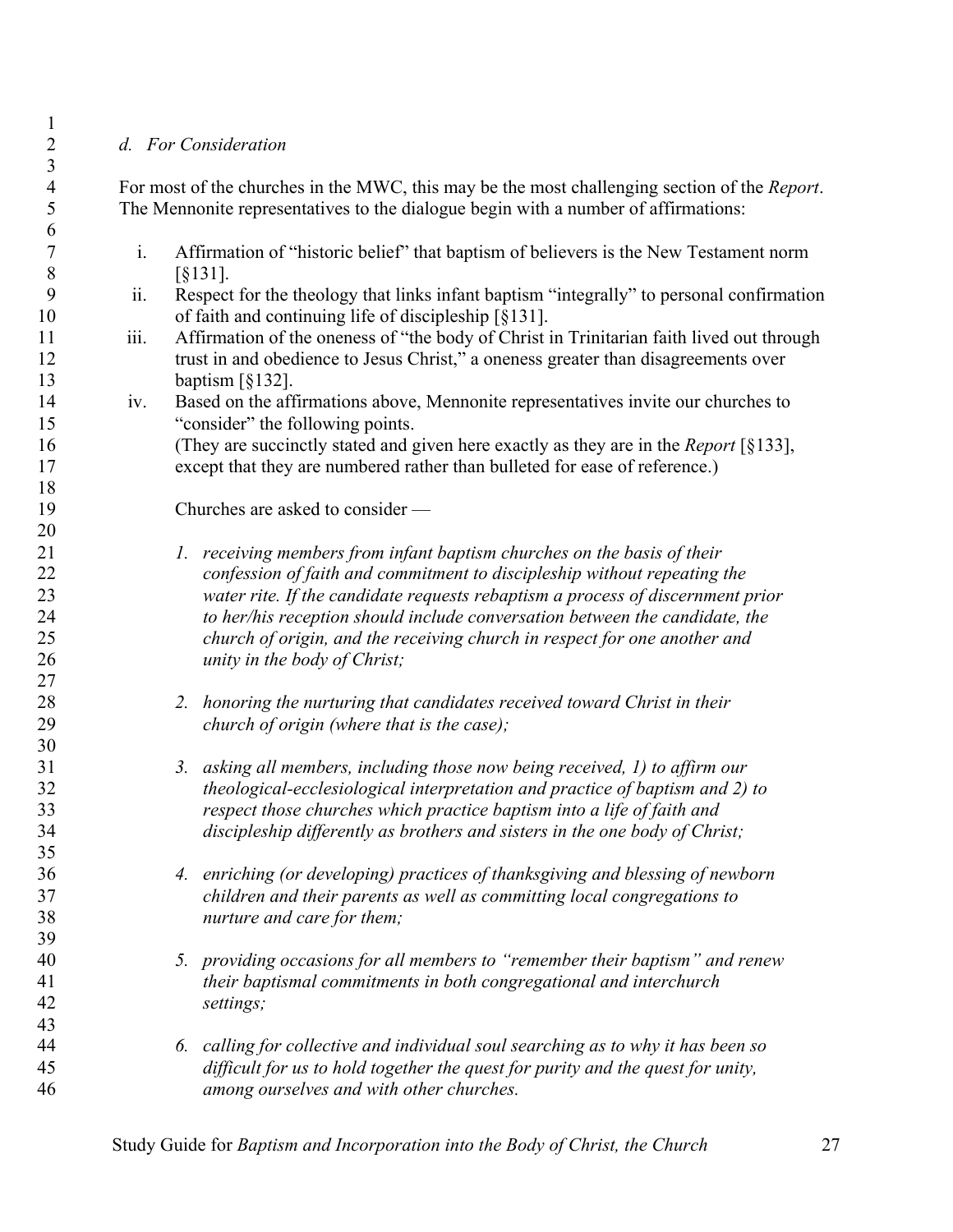Mennonite reflections conclude with the prayer that all three communions might experience greater integrity and faithfulness in living the "whole gospel in a broken world" [§133].

# 8 1. What is your experience with accepting persons into a Mennonite congregation without be happenduced by the band of the band of the band of the band of the band of the band of the band of the band of the band of the ba baptizing them if they have already been baptized as infants? Does your Anabaptist/Mennonite congregation or denomination allow that? If so, on what basis? If **hot, for what reasons?**

- 13 2. Given the clearly stated Anabaptist convictions about baptism in this *Report*, what<br>14 makes it acceptable for some Mennonite congregations not to "re-baptize"? Does t makes it acceptable for some Mennonite congregations not to "re-baptize"? Does the fact that baptism is for Mennonites not a sacrament but an ordinance, expressing what is **already real, play a role?**
- 18 18 3. Do you think it is a good idea to talk to the "church of origin" of someone requesting<br>19 19 baptism upon confession of faith when they were baptized as infants? What might m baptism upon confession of faith when they were baptized as infants? What might make 20 hthis difficult, perhaps even impossible, in some cases?
- 4. Catholics and Lutherans consider the response of faith to God's grace given in baptism 23 expressed in a life of faithfulness a "necessity" [§62]. Might they recognize the baptism<br>24 on personal confession of faith of one already baptized as an infant as itself 24 on personal confession of faith of one already baptized as an infant as itself<br>25 finecessitated" by the actual experience of the believer? Does the role of con "necessitated" by the actual experience of the believer? Does the role of confirmation in 26 their traditions provide an opening for this? Might that be part of the "new framework?"
- 28 5. How are infant baptism and child dedication similar or unlike each other? Anabaptists/<br>29 Mennonites emphasize the believer's personal choice and decision in coming to Mennonites emphasize the believer's personal choice and decision in coming to baptism. They see their dedication of children largely as the dedication of their parents and congregation. There is overlap with Lutheran and Catholic emphasis on the role of **parents and community in nurturing the child, but they view the child when baptized as** 33 already part of the Church, and not, as in Anabaptist churches, being nurtured toward<br>34 such a choice. such a choice.
- 6. How are you helped, or how could you be helped to "remember your baptism" in such a way that it strengthens you for a lifetime of discipleship?
- 39 7. The last item on the list of proposed considerations raises an important challenge for Anabaptists. Separation for the sake of faithfulness has marked our relations with other communions but also with each other. Have we betrayed Jesus' prayer for unity? Can we make unity a core aspect of our discipleship, and see baptism as a foundational moment for such a commitment?

 **Questions for Reflection and Testing**  $\frac{7}{8}$   $\frac{21}{22}$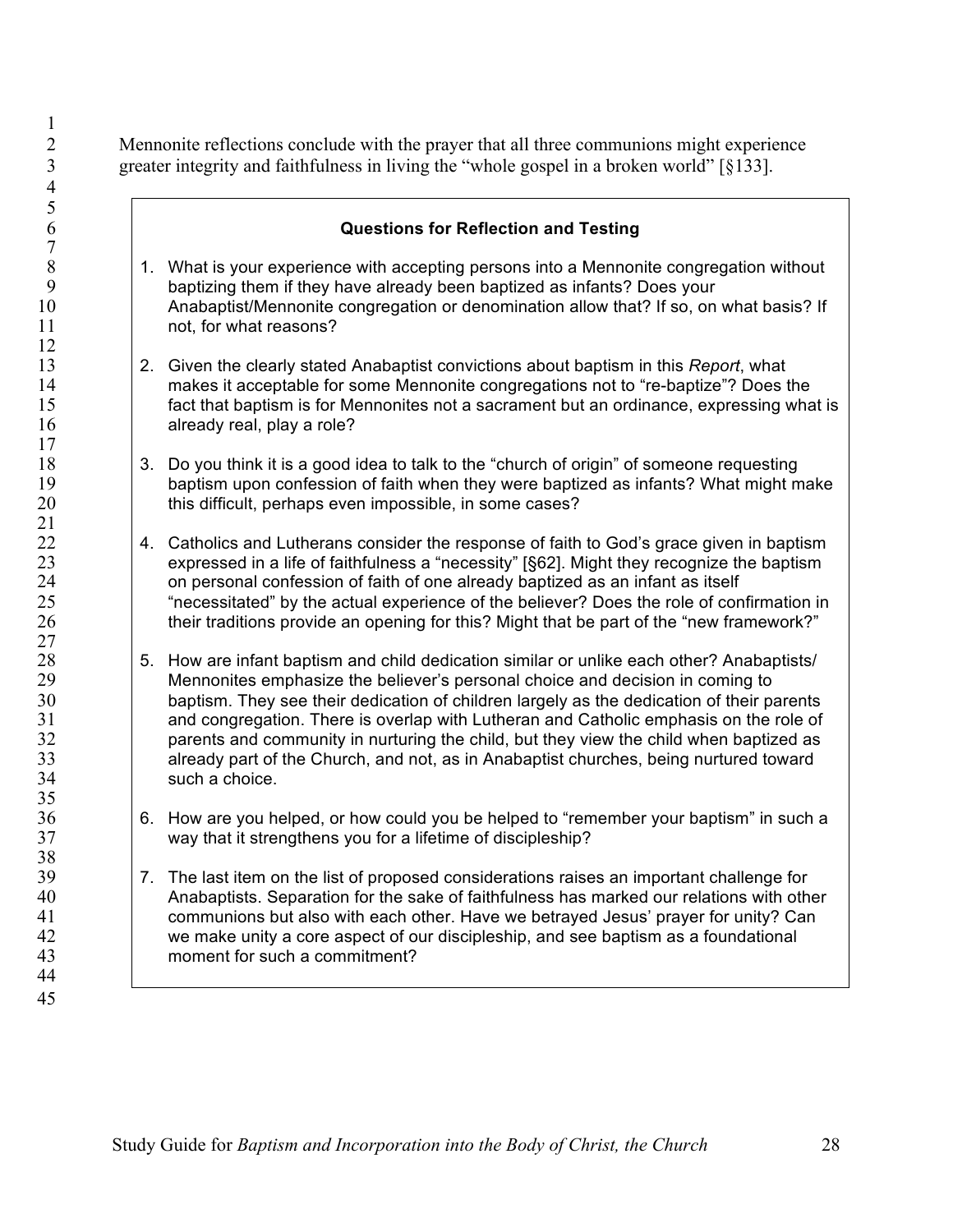# *2. Concluding Lutheran Reflections*

#### *a. Convictions Held*

- i. Lutherans reiterate their belief that baptism is the "great promise of God, given once and for the whole life, to receive a human being into communion with the Triune God" [§134].
- ii. Faith in that promise is itself an enlightening of the Spirit, who calls the believer into faithfulness. Those who have been so enlightened and renewed "desire the good" and "delight in the law." Thus the believer does the good "spontaneously," acting out of the 11 "new powers and gifts" of the Spirit [§§135, 136]

#### *b. Gifts Received*

- i. From Mennonites the gift received is reconciliation. The most dramatic expression of this was that after nearly five centuries of broken relations, expressed in the condemnations of Anabaptists in the Augsburg Confession and sometimes lethal 18 persecution in the  $16<sup>th</sup>$  century, Mennonites and Lutherans were able to reconcile through confession and forgiveness, culminating at the Lutheran Assembly in Stuttgart, Germany, in 2010. These trilateral conversations are a continuation of this new path of "brotherly and sisterly relations and cooperation," or "keeping an eye on one another" [§137].
- ii. From Catholics the gift received is the experience of having been able to commemorate 24 the 500<sup>th</sup> anniversary of the Reformation together with Lutherans, a "highly complex" reality" also brought gifts to the whole church. Doubtless the 50 years of ecumenical dialogue between the two churches (see especially the 1999 *Joint Declaration on the Doctrine of Justification*) paved the way for this gift [§138].
- iii. With respect to baptism specifically, Lutherans have come to value the Mennonite emphasis on the congregation as a communal space for living out baptism, as well as the tie Mennonites make between baptism and peacemaking. Lutherans have come to value the Catholic highlighting of the family's role in baptism and the faith of the church into which the person is baptized, as well as the presence of the universal church in each baptism [§139].
- *c. Challenges Accepted*

Lutherans are challenged to —

- i. develop a theology of the child, especially the state of unbaptized children regarding salvation [§140].
- ii. address the reality that many do not take their own baptism seriously. For that reason, "whoever baptizes infants has the obligation to do mission, catechesis and make all attempts so that the baptized appreciate their baptism and rejoice in it in faith" [§141].
- iii. seek ways to commemorate baptism so that members are aware both of the gift and challenge of baptism [§142].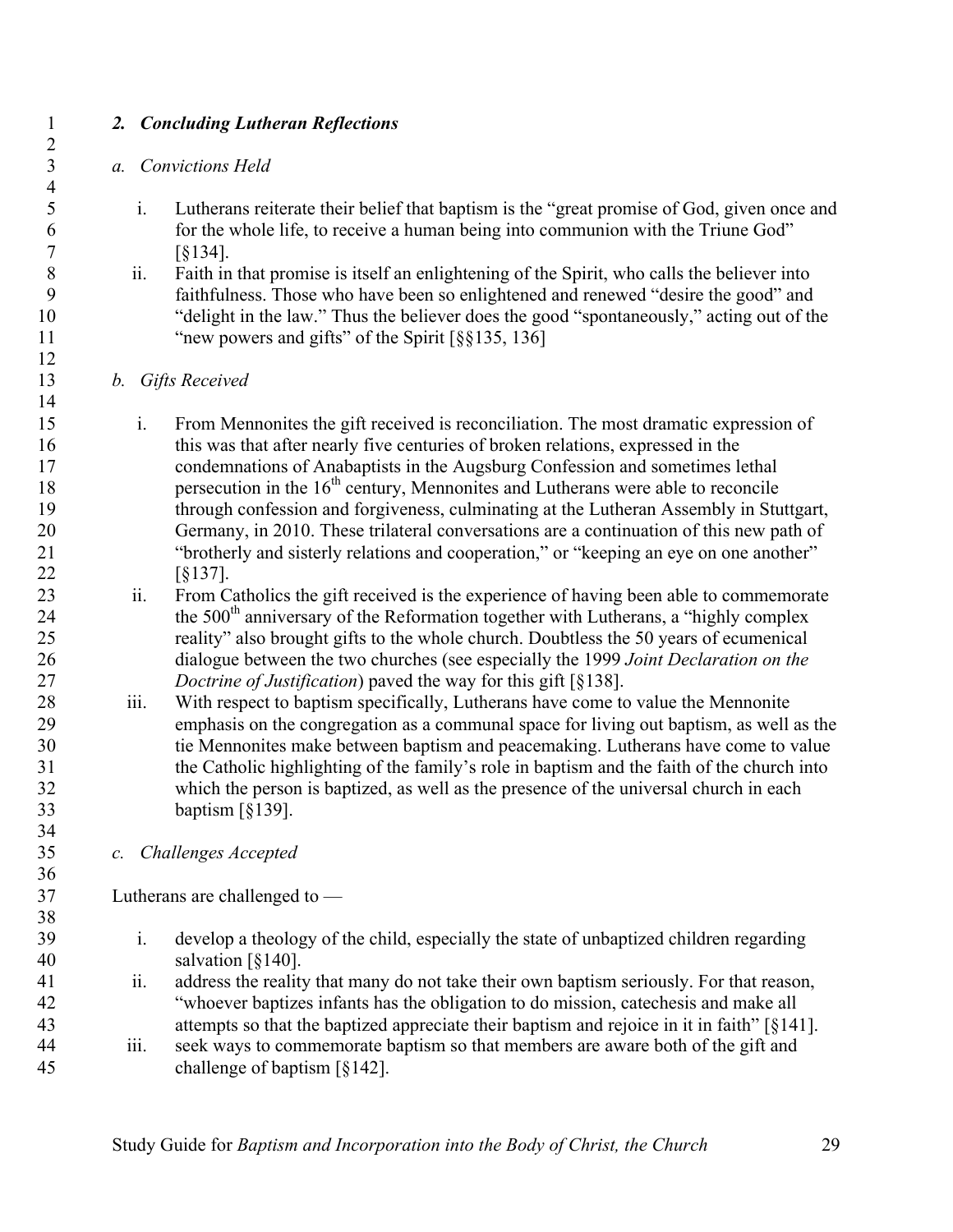iv. address the absence too often of awareness of the dimension of the universal church  $[§143]$ .

 

 $\begin{array}{c} 11 \\ 12 \end{array}$ 

 

 *a. Convictions Held*

 $\frac{21}{22}$ 

 $\frac{24}{25}$ 

 $\frac{28}{29}$ 

34<br>35

 *b. Gifts Received* 

|      | <b>Questions for Reflection and Testing</b>                                                                                                                                                                                                                                                                                               |
|------|-------------------------------------------------------------------------------------------------------------------------------------------------------------------------------------------------------------------------------------------------------------------------------------------------------------------------------------------|
| 1.   | The Lutheran comments on "gifts received" show this dialogue on baptism to be the<br>direct result of gifts received from Mennonites and Catholics. Can this dialogue serve to<br>make us hungrier as Anabaptists to experience unity with other members of the body of<br>Christ?                                                        |
| 2.   | Would you as a Mennonite have liked to see some items "for consideration" put to their<br>communion by the Lutheran delegation regarding the baptism of adults already<br>baptized? What might they have been?                                                                                                                            |
|      |                                                                                                                                                                                                                                                                                                                                           |
| 3.   | <b>Concluding Catholic Reflections</b>                                                                                                                                                                                                                                                                                                    |
| a.   | <b>Convictions Held</b>                                                                                                                                                                                                                                                                                                                   |
| i.   | The church is founded by Christ as "the universal sacrament of salvation," a "sign and<br>effective instrument to bring about communion with God and among human beings"<br>$\left[ \S 144 \right]$ .                                                                                                                                     |
| ii.  | The Church is the "pilgrim people of God."                                                                                                                                                                                                                                                                                                |
| 111. | "The Holy Spirit is the principle of unity of the Church."                                                                                                                                                                                                                                                                                |
| iv.  | Baptism is the beginning of Christian life, the "doorway" to the other six sacraments.                                                                                                                                                                                                                                                    |
|      | Baptism frees from sin, gives one new birth as a child of God, incorporates<br>into the body of Christ the Church, calls and equips one to strive for holiness,<br>and impels one to participate in service both within the confines of the<br>Christian community and in the church's evangelization and service to the<br>world. [§144] |
| V.   | Baptism is related to the world-wide community of the Church, the local community of<br>the Church, and to the "smallest expression of the Church," the family as "domestic<br>church" $\lceil \S 145 \rceil$ .                                                                                                                           |
| vi.  | Infant baptism is predicated only upon the "confidence in parents" to provide for<br>formation $\lceil \xi 145 \rceil$ .                                                                                                                                                                                                                  |
| vii. | Alongside the importance of baptism for salvation, and Christ being the one and only<br>saviour (Acts 4:12), there is "firm belief in the unconditional love of God" and God's<br>"universal will of salvation" (1 Tim 2:4), and thus hope for the unbaptized "in the<br>paschal mystery" of God's grace in Christ [§146].                |
| b.   | <b>Gifts Received</b>                                                                                                                                                                                                                                                                                                                     |
| 1.   | Hope for Christian unity $\lceil \frac{6}{3} \cdot 147 \rceil$ .                                                                                                                                                                                                                                                                          |
|      |                                                                                                                                                                                                                                                                                                                                           |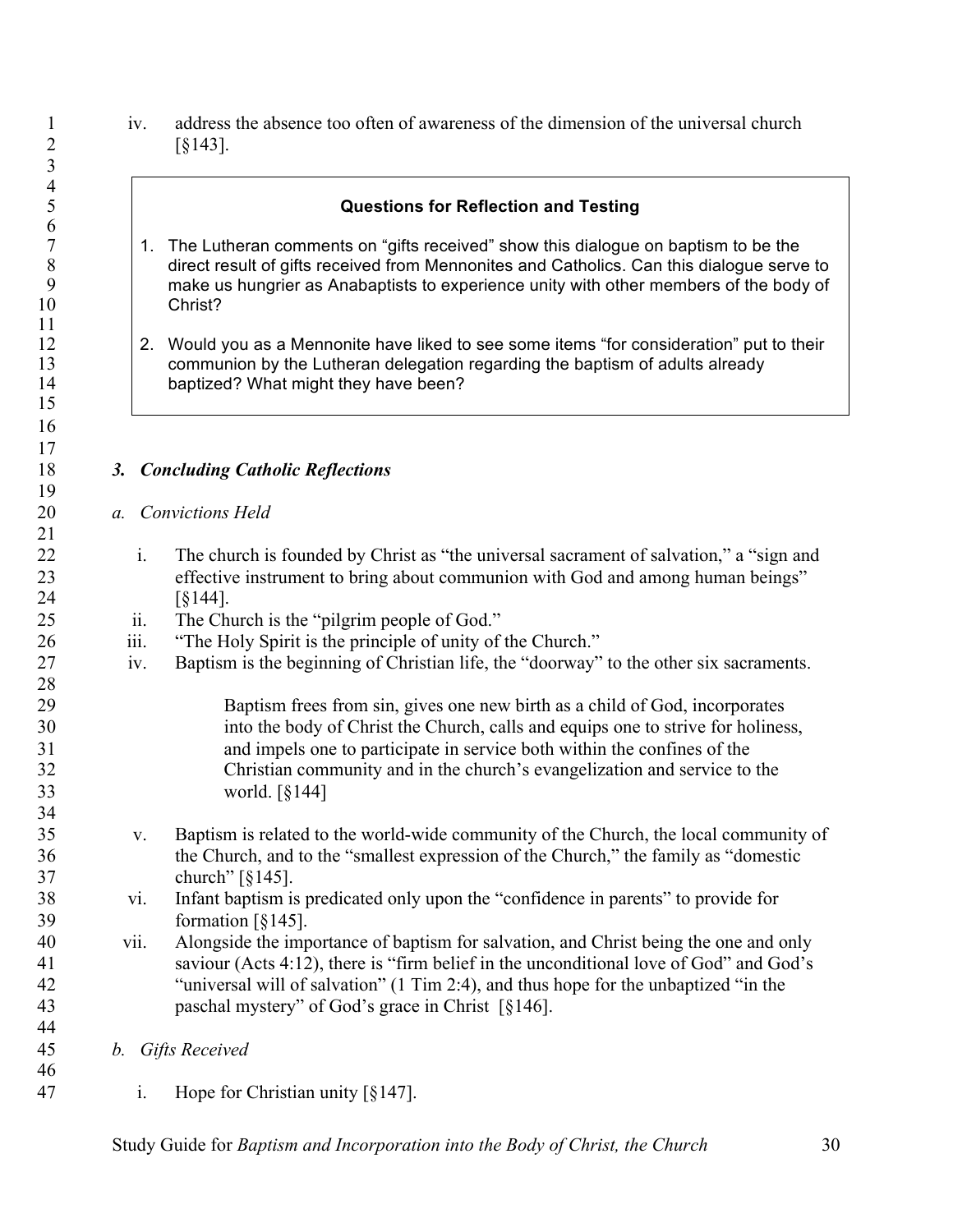- ii. Mennonite willingness to consider the reasons for Catholic practice of baptizing infants 2 with possible revisiting of past evaluations of that practice [§148].
- iii. Mennonite courage to remember the past in a way that is open to healing of memory and reconciliation [§148].
- iv. Lutherans taking the power of sin seriously [§149].
- v. Worship with Mennonites and Lutherans, especially prayer and the experience of the presence of the Spirit [§150].
- vi. Sharing of commitment to peace, mission, and community life [§151].
- vii. Importance of Bible for Lutherans and Mennonites [§152].
- 10 viii. Common challenges greater than "traditional frontiers and barriers" [§153].
- *c. Challenges Accepted*

- i. In light of the usefulness of the *Joint Declaration on the Doctrine of Justification* for this dialogue on baptism, more church communions should be invited to associate with 16 that document  $\lceil \xi \cdot 154 \rceil$ .
- ii. Need for greater help for Catholics to appreciate the value of their baptism, and what it 18 means to live it [§§155, 157].
- 19 iii. Value of devising "a common ritual for the welcoming into our Church believers who 20 have been baptized in other communities" [§156].
- iv. Need for more effective linkage between baptism and mission [§158].
- *d. For Consideration*

Catholics offer for consideration potential future dialogues on —

- i. the relationship between baptism and profession of the creed;
- 28 ii. means of fostering fuller commitment so as to resist fracturing within communions;
- iii. links between baptism, baptism of the Holy Spirit, "baptism of desire", and "baptism of blood" (martyrdom) [see also §17] to broaden understanding of baptism and its relation to participation in the life and death of Christ in various contexts and roles of life;
- iv. further study of theology and practice of confirmation [§159].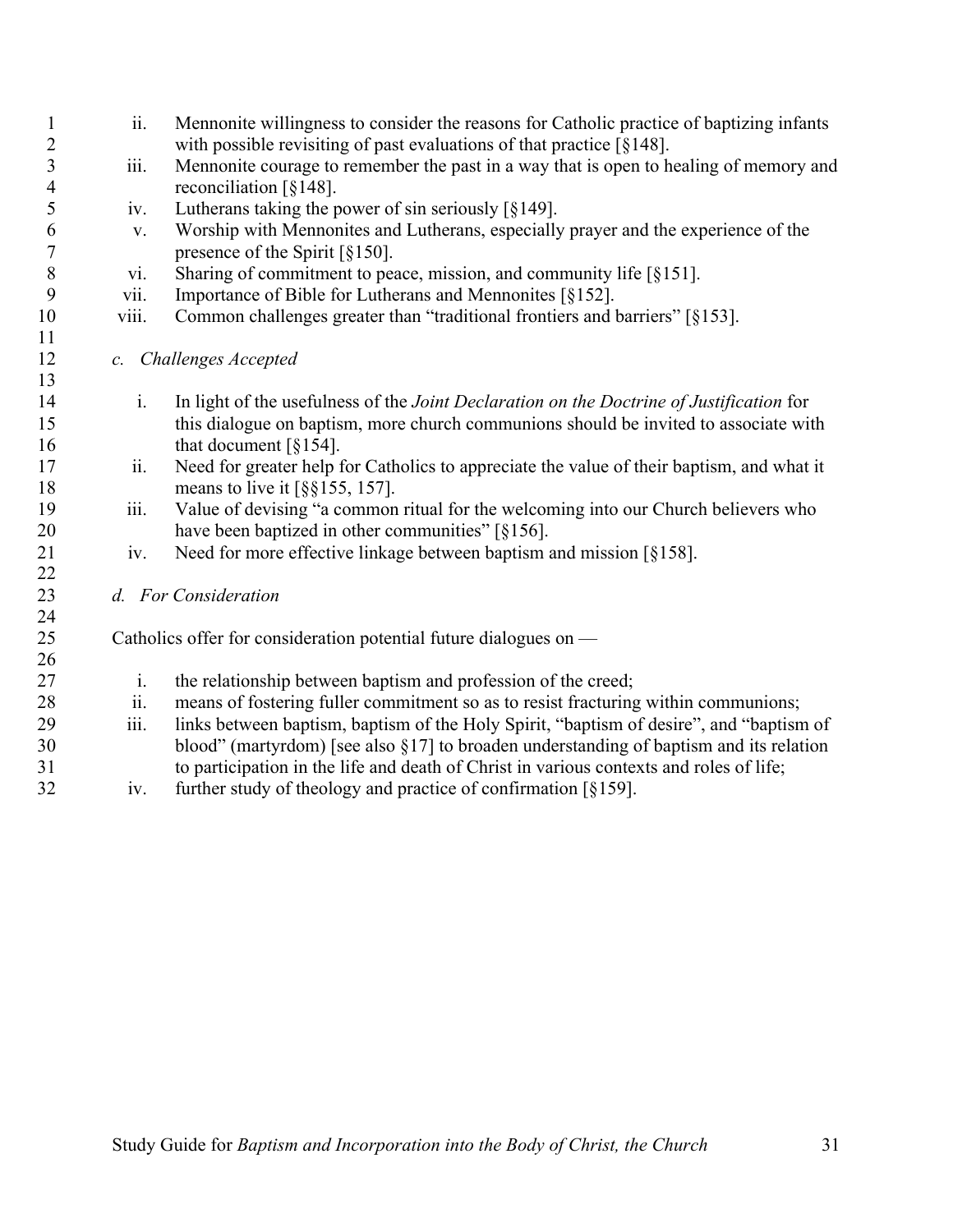|    | <b>Questions for Reflection and Testing</b>                                                                                                                                                                                                                  |
|----|--------------------------------------------------------------------------------------------------------------------------------------------------------------------------------------------------------------------------------------------------------------|
|    | 1. What can you as an Anabaptist affirm in the Catholic rehearsal of core convictions?                                                                                                                                                                       |
|    | 2. Can Mennonites identify with respect to their own communion with the Catholic concern<br>about those who do not value their baptism?                                                                                                                      |
|    | 3. Could a "common ritual" include those who were once baptized as infants and were then<br>baptized on confession of their own faith? What would that demand from both Catholics<br>and Lutherans in relation to Mennonite practice?                        |
| 4. | Catholics call for a greater link between baptism and mission. What would that mean in<br>your part of the global Mennonite family? What is the mission? And does the mission<br>bring conflict precisely over those already baptized as infants?            |
|    | 5. Anabaptists speak of the baptism of water, spirit, and blood. Catholics speak of baptism<br>of water, baptism of the Holy Spirit, baptism of desire, and the baptism of blood. Is there<br>a promise for mutual understanding in this depth of symbolism? |
| 6. | Might further conversation around infant baptism and child dedication be accompanied<br>by conversation regarding the relationship between baptism upon profession of faith and<br>confirmation?                                                             |
|    | 7. Might Catholics (and Lutherans) think about, given their sacramental understanding of<br>baptism, whether to baptize infants imposes membership in the Church on them, leaving<br>them no choice in the matter?                                           |
|    | 4. In Thanksgiving for our One Baptism                                                                                                                                                                                                                       |
|    | The Report concludes with drawing attention to the centrality of unity in the prayer of Jesus in                                                                                                                                                             |
|    | John 17 and to the well-known unity text in Ephesians 4:4-7 that speaks of "one baptism."                                                                                                                                                                    |
|    | Dialogue partners speak in this Report not of agreement so much as of having rediscovered each                                                                                                                                                               |
|    | other as sisters and brothers in Christ. This bond, forged over past dialogues already, has made it                                                                                                                                                          |
|    | possible to take up the difficult and divisive topic of baptism [§160].<br>The conversations over five years focused on "foundational matters" related to theology                                                                                           |
|    | and practice of baptism, attempting to overcome stereotypes and misunderstandings of each                                                                                                                                                                    |
|    | other. While still differing in significant ways, participants                                                                                                                                                                                               |
|    |                                                                                                                                                                                                                                                              |
|    | learned that when considering baptism as it relates to the justification and                                                                                                                                                                                 |
|    | sanctification of the sinner, as it entails entrance into the faith and life of the                                                                                                                                                                          |
|    | Christian community, and as it calls for a daily cooperation with the grace of the                                                                                                                                                                           |

- Holy Spirit so as to follow in the footsteps of Jesus, we have many convictions in common. [§161].
- They wonder whether some differences are "acceptable variations of perspective," or "complementary, even mutually enriching" [§161].